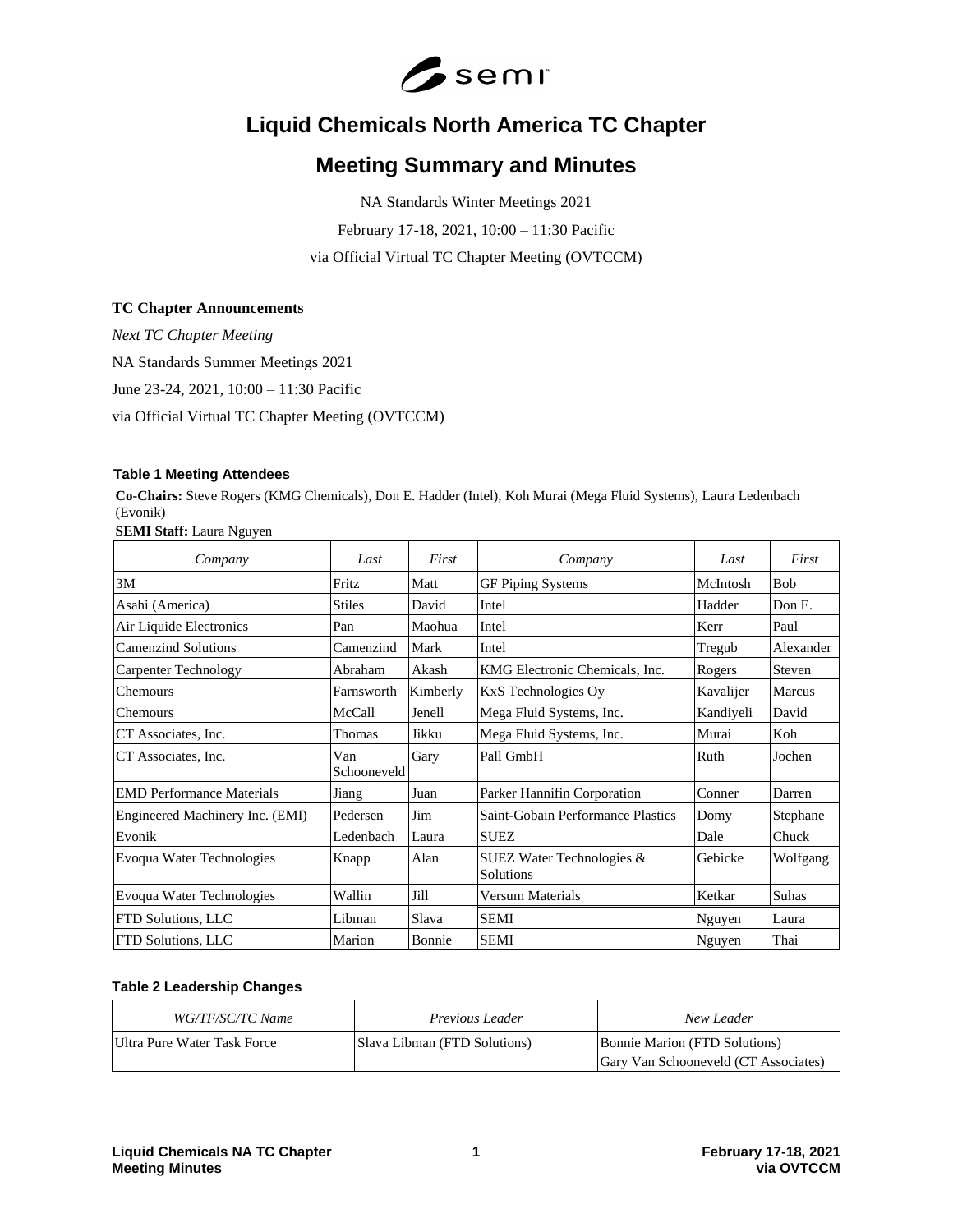

## **Table 3 Committee Structure Changes**

None

#### **Table 4 Ballot Results**

| Document# | <b>Document Title</b>                                                                                                                                                                                                                                                          | <b>Committee Action</b>                                                   |
|-----------|--------------------------------------------------------------------------------------------------------------------------------------------------------------------------------------------------------------------------------------------------------------------------------|---------------------------------------------------------------------------|
| 6575A     | Line Item Revision to SEMI F61-0617, Guide to Design and Operation of a<br>Semiconductor Ultrapure Water System                                                                                                                                                                |                                                                           |
| L1        | Update Sections 10 and 17 and Appendices 1 and 7 to align with 2020 IRDS.                                                                                                                                                                                                      | Passed, with editorial<br>change(s)                                       |
| 6576A     | Line Item Revision to SEMI F63-0918, Guide for Ultrapure Water Used in<br><b>Semiconductor Processing</b>                                                                                                                                                                      |                                                                           |
| L1        | Provide clarification to limitations and Table 2.                                                                                                                                                                                                                              | Passed, with editorial<br>change(s)                                       |
| L2        | Update Table 1, including corresponding footnotes and text, to align with 2020 IRDS<br>while also providing achievable limits with available metrology.                                                                                                                        | Passed, as balloted                                                       |
| 6577A     | Line Item Revision to SEMI F75-0617, Guide for Quality Monitoring of Ultrapure<br>Water Used in Semiconductor Manufacturing                                                                                                                                                    |                                                                           |
| L1        | Update Sections 5 and 8 to align with 2020 IRDS, while also providing achievable limits <b>Passed</b> , as balloted<br>with available metrology.                                                                                                                               |                                                                           |
| 6600      | New Standard: Guide for Drain Segregation for Semiconductor Manufacturing Tools to<br><b>Support Site Water Reuse</b>                                                                                                                                                          | Passed, with<br>technical changes,<br>Ratification Ballot to<br>be issued |
| 6602      | New Standard: Test Method for Determining pH of Chemical Mechanical Planarization<br>(CMP) Slurries and Related Chemicals                                                                                                                                                      | Passed, with editorial<br>change(s)                                       |
| 6603      | Revision to SEMI F98-0618, Guide for Water Reuse in Semiconductor Industry                                                                                                                                                                                                     | Passed, with editorial<br>change(s)                                       |
| 6645A     | Revision to SEMI F40-0699E (Reapproved 0918), Practice for Preparing Liquid<br>Chemical Distribution Components for Chemical Testing, with title change to: Practice<br>for Preparing Liquid Chemical Distribution Components and Neat Polymers for<br><b>Chemical Testing</b> | <b>Passed.</b> as balloted                                                |
| 6646      | New Standard: Guide for Reporting Density and Porosity of the Chemical Mechanical<br>Planarization (CMP) Pads used in Semiconductor Manufacturing                                                                                                                              | Passed, with editorial<br>change(s)                                       |
| 6652      | Line Item Revision to SEMI F39-0315, Guide for Chemical Blending Systems                                                                                                                                                                                                       |                                                                           |
| L1        | Add Reference to SEMI E49.2 in § 4.1 and update to § 6.5 and 9.                                                                                                                                                                                                                | Passed, as balloted                                                       |
| L2        | Add "carboy" to bulleted list in $\S$ 7.1.                                                                                                                                                                                                                                     | Passed, as balloted                                                       |

#1 **Passed** ballots and line items will be submitted to the ISC Audit & Review Subcommittee for procedural review.

#2 **Failed** ballots and line items were returned to the originating task forces for re-work and re-balloting or abandoning.

## **Table 5 Activities Approved by the GCS between meetings of the TC Chapter**

| #    | Type                                         | <i>SC/TF/WG</i>               | <b>Details</b>                                                                                                                                                                                                                                                                                                                                                                             |
|------|----------------------------------------------|-------------------------------|--------------------------------------------------------------------------------------------------------------------------------------------------------------------------------------------------------------------------------------------------------------------------------------------------------------------------------------------------------------------------------------------|
| 6645 | SNARF/<br>Ballot<br>Authorization Material & | <b>High Purity</b><br>Polymer | Revision to SEMI F40-0699E (Reapproved 0918), Practice for Preparing Liquid<br>Chemical Distribution Components for Chemical Testing, with title change to:<br>Practice for Preparing Liquid Chemical Distribution Components and Neat Polymers<br>Components TF or Chemical Testing<br>$-$ TC Member Review took place between 03/11/2020-03/25/2020<br>$-$ Approved by GCS on 04/30/2020 |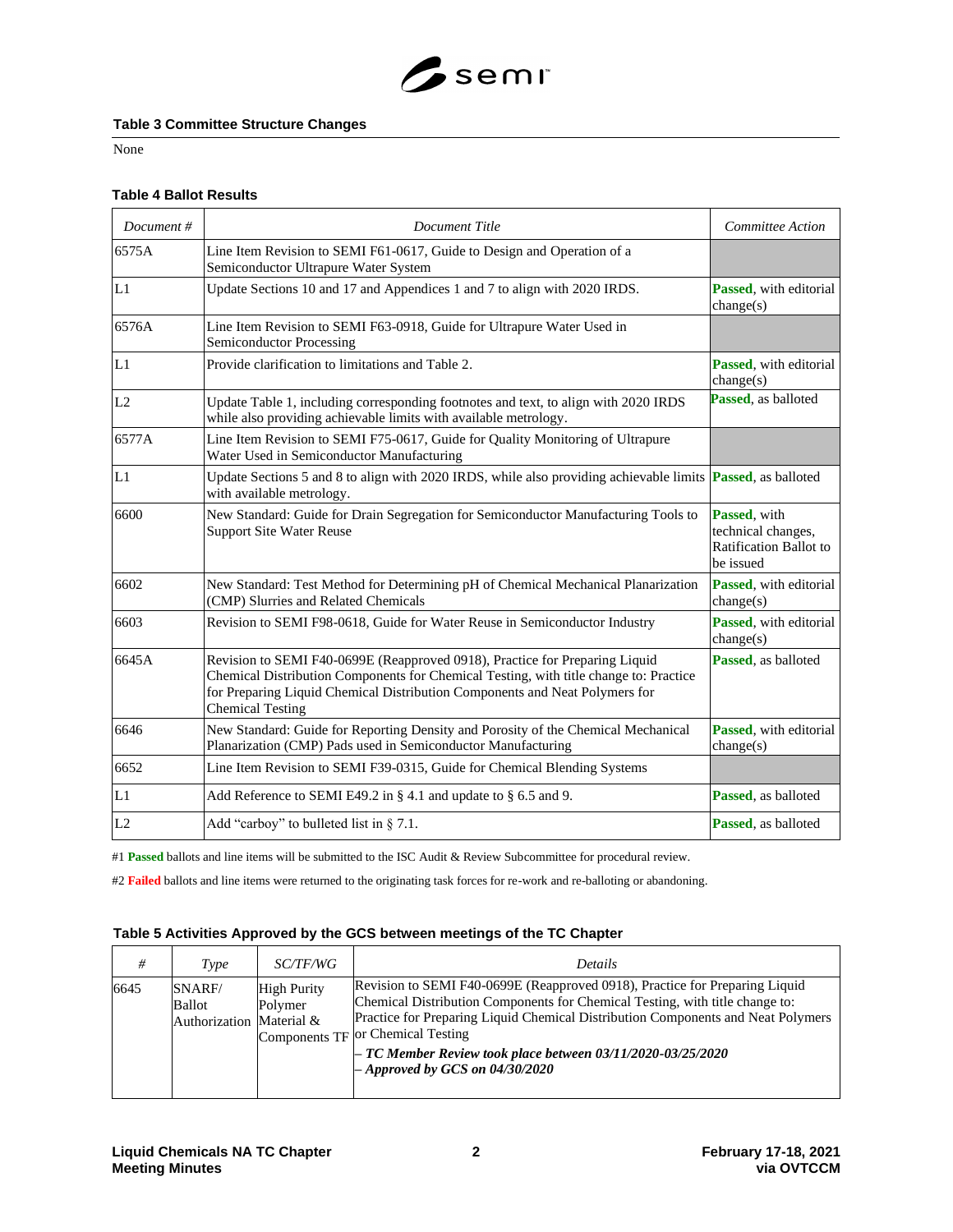

# **Table 5 Activities Approved by the GCS between meetings of the TC Chapter**

| #    | <b>Type</b>                                                 | SC/TF/WG                                                                | <b>Details</b>                                                                                                                                                                                                                                                       |
|------|-------------------------------------------------------------|-------------------------------------------------------------------------|----------------------------------------------------------------------------------------------------------------------------------------------------------------------------------------------------------------------------------------------------------------------|
| 6646 | <b>SNARF</b>                                                | Chemical<br>Mechanical<br>Planarization<br>Consumables<br>(CMP-C) TF    | New Standard: Guide for Reporting Density of the Chemical Mechanical<br>Planarization (CMP) Pads used in Semiconductor Manufacturing<br>TC Member Review took place between 04/10/2020-04/24/2020<br>- Approved by GCS on 05/07/2020                                 |
| 6489 | Ballot<br>Authorization                                     | <b>CMP-C TF</b>                                                         | New Standard: Guide for Reporting Chemical Mechanical Planarization (CMP)<br>Polishing Pads Hardness Used in Semiconductor Manufacturing<br>Approved by GCS on $04/30/2020$                                                                                          |
| 6652 | SNARF/<br>Ballot                                            | <b>High Purity</b><br>Liquid<br>Authorization Assemblies &<br>System TF | Line Item Revision to SEMI F39-0315, Guide for Chemical Blending Systems<br>Approved by GCS on $05/21/2020$                                                                                                                                                          |
| 6653 | <b>SNARF</b>                                                | <b>Ultra Pure</b><br>Water TF                                           | Revision to SEMI F61-0617, Guide to Design and Operation of a Semiconductor<br><b>Ultrapure Water System</b>                                                                                                                                                         |
| 6654 |                                                             |                                                                         | Revision to SEMI F63-0918, Guide for Ultrapure Water Used in Semiconductor<br>Processing                                                                                                                                                                             |
| 6655 |                                                             |                                                                         | Revision to SEMI F75-0617, Guide for Quality Monitoring of Ultrapure Water Used<br>in Semiconductor Manufacturing<br>TC Member Review took place between 05/01/2020-05/14/2020<br>Approved by GCS on 05/21/2020                                                      |
|      | Adjudication<br>Locale<br>Transfer                          | Liquid<br>Chemicals NA<br>ТC                                            | Transfer responsibilities for Letter Ballot review from the North America Chapter to<br>the Japan Chapter for NA Ballots 6489, 6575, 6576, 6577, 6606, and 6645.<br>$-{\it A}$ pproved by GCS on 07/29/2020                                                          |
| 6603 | Ballot                                                      | Water                                                                   | Revision to SEMI F98-0618, Guide for Water Reuse in Semiconductor Industry<br>Authorization Management TF-Approved by GCS on 08/12/2020                                                                                                                              |
| 6646 | <b>SNARF</b><br>Revision/<br><b>Ballot</b><br>Authorization | <b>CMP-C TF</b>                                                         | New Standard: Guide for Reporting Density and Porosity of the Chemical Mechanical<br>Planarization (CMP) Pads used in Semiconductor Manufacturing<br>TC Member Review took place between 08/02/2020-08/16/2020<br>Approved by GCS on 09/09/2020                      |
| 6602 | <b>SNARF</b><br>Revision/<br><b>Ballot</b><br>Authorization | <b>CMP-C TF</b>                                                         | New Standard: Test Method for Determining pH of Chemical Mechanical<br>Planarization (CMP) Slurries and Related Chemicals<br>TC Member Review took place between 08/04/2020-08/17/2020<br>Approved by GCS on 09/09/2020                                              |
| 6677 | SNARF/Ballot CMP-C TF<br>Authorization                      |                                                                         | New Standard: Guide for Reporting Performance Parameters of the Chemical<br>Mechanical Planarization (CMP) Conditioning Disks used in Semiconductor<br>Manufacturing<br>TC Member Review took place between 08/17/2020-08/28/2020<br>- Approved by GCS on 09/09/2020 |
| 6600 | Ballot                                                      | Water                                                                   | New Standard: Guide for Drain Segregation for Semiconductor Manufacturing Tools<br>Authorization Management TF to Support Site Water Reuse<br>Approved by GCS on 09/09/2020                                                                                          |
| 6653 | Ballot<br>Authorization                                     | <b>Ultra Pure</b><br>Water TF                                           | Revision to SEMI F61-0617, Guide to Design and Operation of a Semiconductor<br><b>Ultrapure Water System</b>                                                                                                                                                         |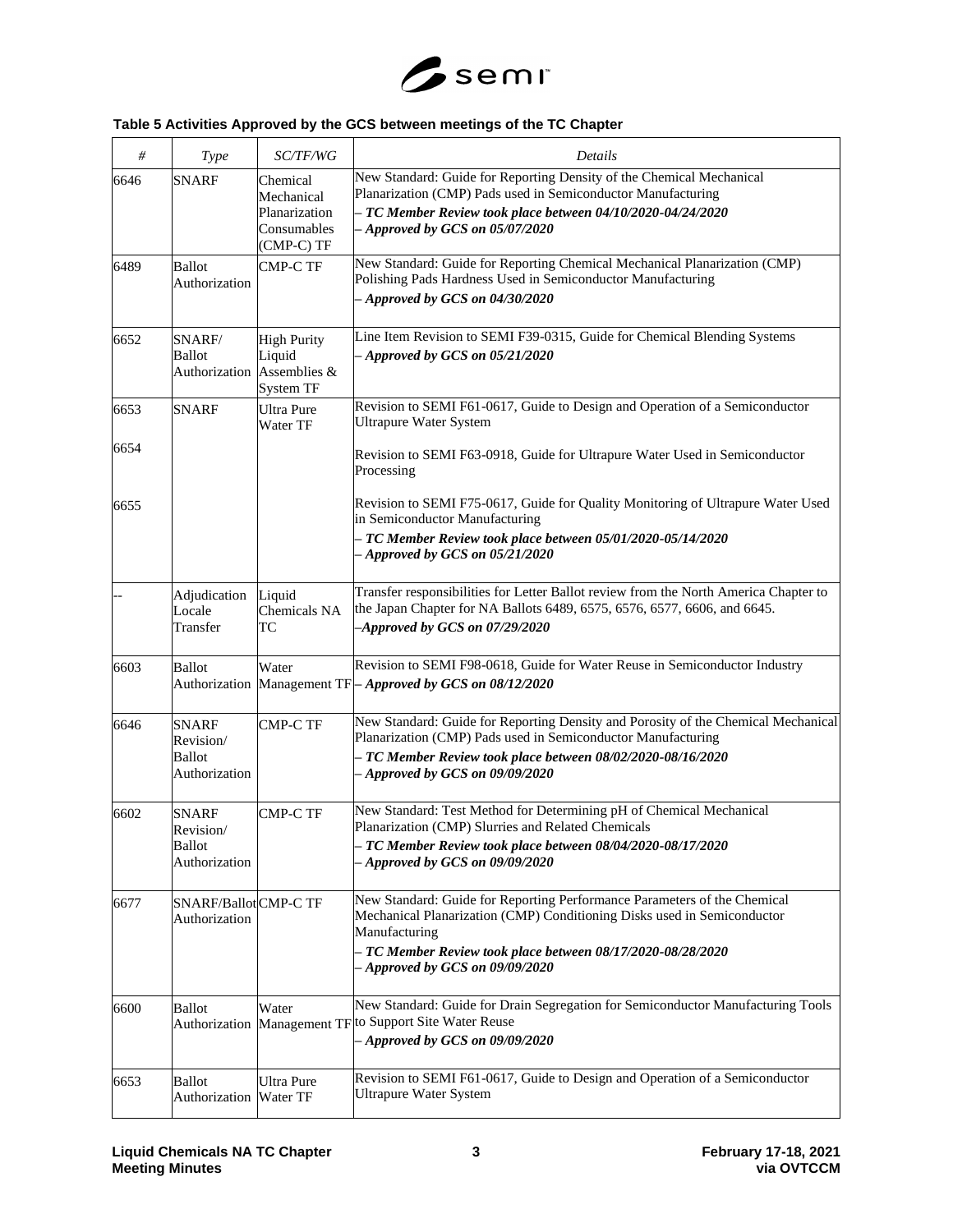

# **Table 5 Activities Approved by the GCS between meetings of the TC Chapter**

| #     | Type                                                 | SC/TF/WG                                                 | Details                                                                                                                                                                                                                                                                                                     |
|-------|------------------------------------------------------|----------------------------------------------------------|-------------------------------------------------------------------------------------------------------------------------------------------------------------------------------------------------------------------------------------------------------------------------------------------------------------|
| 6654  |                                                      |                                                          | Revision to SEMI F63-0918, Guide for Ultrapure Water Used in Semiconductor<br>Processing                                                                                                                                                                                                                    |
| 6655  |                                                      |                                                          | Revision to SEMI F75-0617, Guide for Quality Monitoring of Ultrapure Water Used<br>in Semiconductor Manufacturing                                                                                                                                                                                           |
|       |                                                      |                                                          | $-A$ pproved by GCS on 09/09/2020                                                                                                                                                                                                                                                                           |
| 6645A | <b>Ballot</b><br>Authorization Polymer               | <b>High Purity</b><br>Material &<br><b>Components TF</b> | Revision to SEMI F40-0699E (Reapproved 0918), Practice for Preparing Liquid<br>Chemical Distribution Components for Chemical Testing, with title change to:<br>Practice for Preparing Liquid Chemical Distribution Components and Neat Polymers<br>or Chemical Testing<br>$-$ Approved by GCS on 09/09/2020 |
|       | Special online Liquid<br>ballot for<br><b>OVTCCM</b> | Chemicals GTC                                            | Authorizing the special online ballot for adoption of OVTCCM.<br>- Approved by GCS on 11/24/2020                                                                                                                                                                                                            |
| 6713  | SNARF/<br><b>Ballot</b><br>Authorization Material &  | <b>High Purity</b><br>Polymer<br>Components TF           | Line Item Revision to SEMI C90-1015, Test Method and Specification for Testing<br>Perfluoroalkoxy (PFA) Materials Used in Liquid Chemical Distribution Systems<br>$-$ Approved by GCS on 01/22/2021                                                                                                         |
| 6714  | <b>SNARF</b>                                         | Water                                                    | Line Item Revision to SEMI C93-0620, Guide for Determining the Quality of Ion<br>Management TF Exchange Resin Used in Polish Applications of Ultrapure Water System<br>$-$ Approved by GCS on 01/22/2021                                                                                                    |
| 6715  | <b>SNARF</b>                                         | Water                                                    | New Standard: Guide for Measuring Particle Precursors in Ultrapure Water<br>Management TF $\vdash$ TC Member Review took place between 01/06/2021-02/20/2021<br>$-A$ pproved by GCS on 01/22/2021                                                                                                           |
| 6716  | <b>SNARF</b>                                         | Water                                                    | Revision to SEMI C79-0819, Guide to Evaluate the Efficacy of Sub-15 nm Filters<br>Management TF Used in Ultrapure Water (UPW) Distribution Systems<br>TC Member Review took place between 01/06/2021-02/20/2021<br>$-$ Approved by GCS on 01/22/2021                                                        |

# **Table 6 Authorized Activities**

Listing of all revised or new SNARF(s) approved by the Originating TC Chapter.

| #    | Type         | <i>SC/TF/WG</i>              | <b>Details</b>                                                                                                                                                                                                                                                                                            |
|------|--------------|------------------------------|-----------------------------------------------------------------------------------------------------------------------------------------------------------------------------------------------------------------------------------------------------------------------------------------------------------|
| 6727 | <b>SNARF</b> | Chemical<br>Analytical<br>TF | Line Item Revision to SEMI C96-0618: Test Method for Determining Density of<br>Chemical Mechanical Polish (CMP) Slurries, with title change to: Test Method for<br>Methods (CAM) Determining Density of Chemical Mechanical Planarization (CMP) Slurries                                                  |
| 6728 | <b>SNARF</b> | <b>CAM TF</b>                | Line Item Title Revision to SEMI C99-0320: Test Method for Determining Conductivity<br>of Chemical Mechanical Polish (CMP) Slurries and Related Chemicals, with title change<br>to: Test Method for Determining Conductivity of Chemical Mechanical Planarization<br>(CMP) Slurries and Related Chemicals |

#1 SNARFs and TFOFs are available for review on the SEMI Web site at: <http://downloads.semi.org/web/wstdsbal.nsf/TFOFSNARF>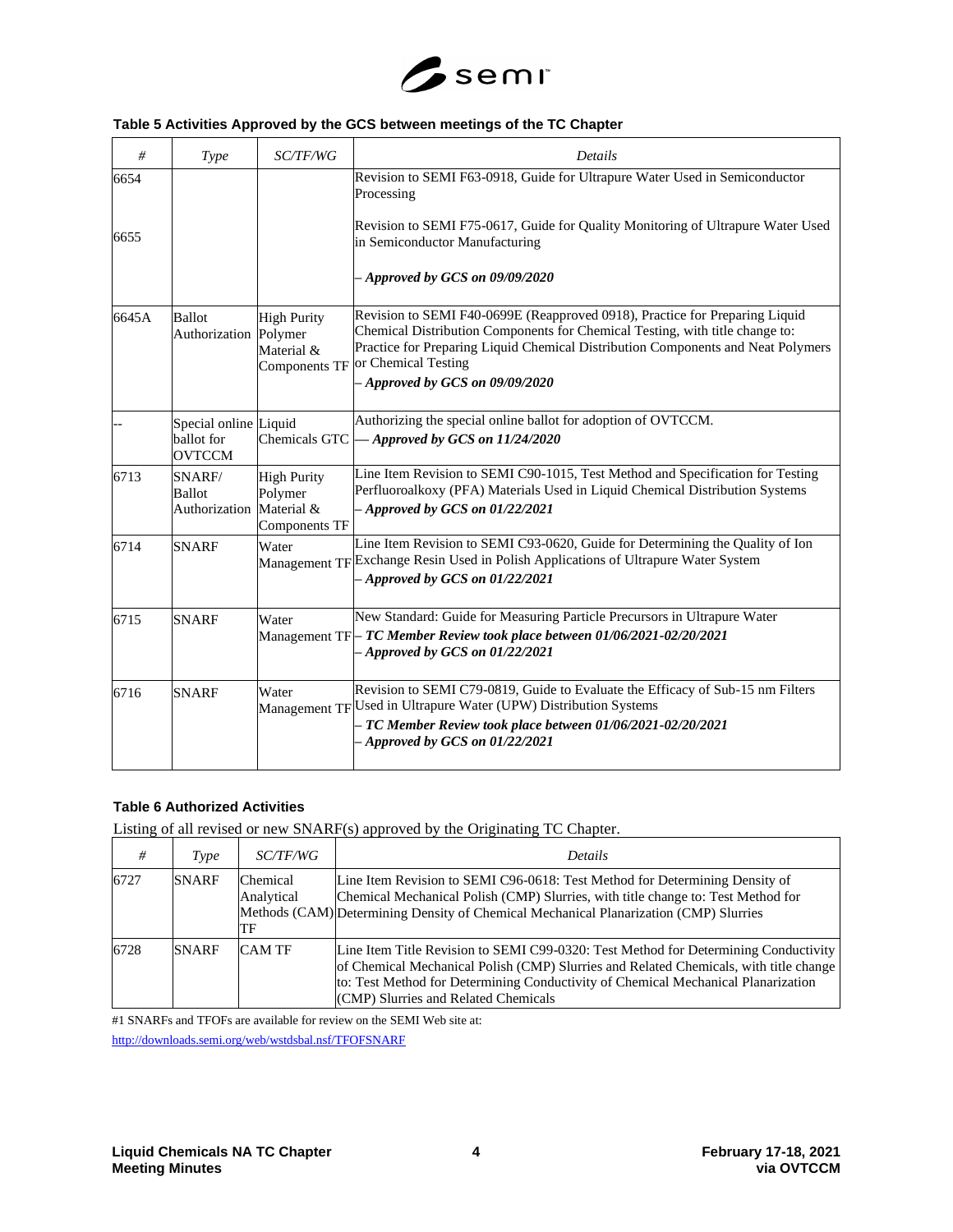

### **Table 7 Authorized Ballots**

| #     | When             | ТF                                                            | Details                                                                                                                                                                                                                                                                                                   |
|-------|------------------|---------------------------------------------------------------|-----------------------------------------------------------------------------------------------------------------------------------------------------------------------------------------------------------------------------------------------------------------------------------------------------------|
| R6600 | Cycle 3-<br>2021 | Water<br>Management<br>TF                                     | New Standard: Guide for Drain Segregation for Semiconductor Manufacturing Tools to<br><b>Support Site Water Reuse</b>                                                                                                                                                                                     |
| 6465  | Cycle 3-<br>2021 | <b>CAM TF</b>                                                 | Line Item Revision for SEMI C36-1213, Specifications for Phosphoric Acid, to correct<br>nonconforming title to "Specification for Phosphoric Acid"                                                                                                                                                        |
| 6677  | Cycle 3-<br>2021 | <b>CMP-C TF</b>                                               | New Standard: Guide for Reporting Performance Parameters of the Chemical<br>Mechanical Planarization (CMP) Conditioning Disks used in Semiconductor<br>Manufacturing                                                                                                                                      |
| 6727  | Cycle 3-<br>2021 | <b>CAM TF</b>                                                 | Line Item Revision to SEMI C96-0618: Test Method for Determining Density of<br>Chemical Mechanical Polish (CMP) Slurries, with title change to: Test Method for<br>Determining Density of Chemical Mechanical Planarization (CMP) Slurries                                                                |
| 6728  | Cycle 3-<br>2021 | <b>CAM TF</b>                                                 | Line Item Title Revision to SEMI C99-0320: Test Method for Determining Conductivity<br>of Chemical Mechanical Polish (CMP) Slurries and Related Chemicals, with title change<br>to: Test Method for Determining Conductivity of Chemical Mechanical Planarization<br>(CMP) Slurries and Related Chemicals |
| 6729  | Cycle 3-<br>2021 | <b>High Purity</b><br>Polymer<br>Materials &<br>Components TF | Line Item Revision to SEMI F57-0120, Specification for Polymer Materials and<br>Components Used in Ultrapure Water and Liquid Chemical Distribution Systems                                                                                                                                               |

# **Table 8 SNARF(s) Granted a One-Year Extension**

|      | ТF     | Title                                                                                   | <i>Expiration Date</i> |
|------|--------|-----------------------------------------------------------------------------------------|------------------------|
| 6315 | CAM TF | Line Item Revision to SEMI C30-0218, Specification for Hydrogen Peroxide $ 02/17/2022 $ |                        |
| 6388 | CAM TF | Revision to SEMI C44-0618, Specification and Guide for Sulfuric Acid                    | 02/17/2022             |

## **Table 9 SNARF(s) Abolished**

| #    | TF                                       | Title                                                                                                                                                                                                                        |
|------|------------------------------------------|------------------------------------------------------------------------------------------------------------------------------------------------------------------------------------------------------------------------------|
| 6561 | <b>High Purity</b><br>& Components<br>TF | Line Item Revision to SEMI F40-0699E (Reapproved0918) Practice for Preparing Liquid<br>Polymer Materials Chemical Distribution Components for Chemical Testing<br>$-$ Abandon SNARF. Reissued new SNARF due to scope change. |
| 6653 | Ultra Pure Water<br>TF                   | Revision to SEMI F61-0617, Guide to Design and Operation of a Semiconductor Ultrapure Water<br>System<br>- Abandon SNARF. Kept original SNARF.                                                                               |
| 6654 | Ultra Pure Water<br>TF                   | Revision to SEMI F63-0918, Guide for Ultrapure Water Used in Semiconductor Processing<br>- Abandon SNARF. Kept original SNARF.                                                                                               |
| 6655 | Ultra Pure Water<br>TF                   | Revision to SEMI F75-0617, Guide for Quality Monitoring of Ultrapure Water Used in<br>Semiconductor Manufacturing<br>- Abandon SNARF. Kept original SNARF.                                                                   |

## **Table 10 Standard(s) to receive Inactive Status**

None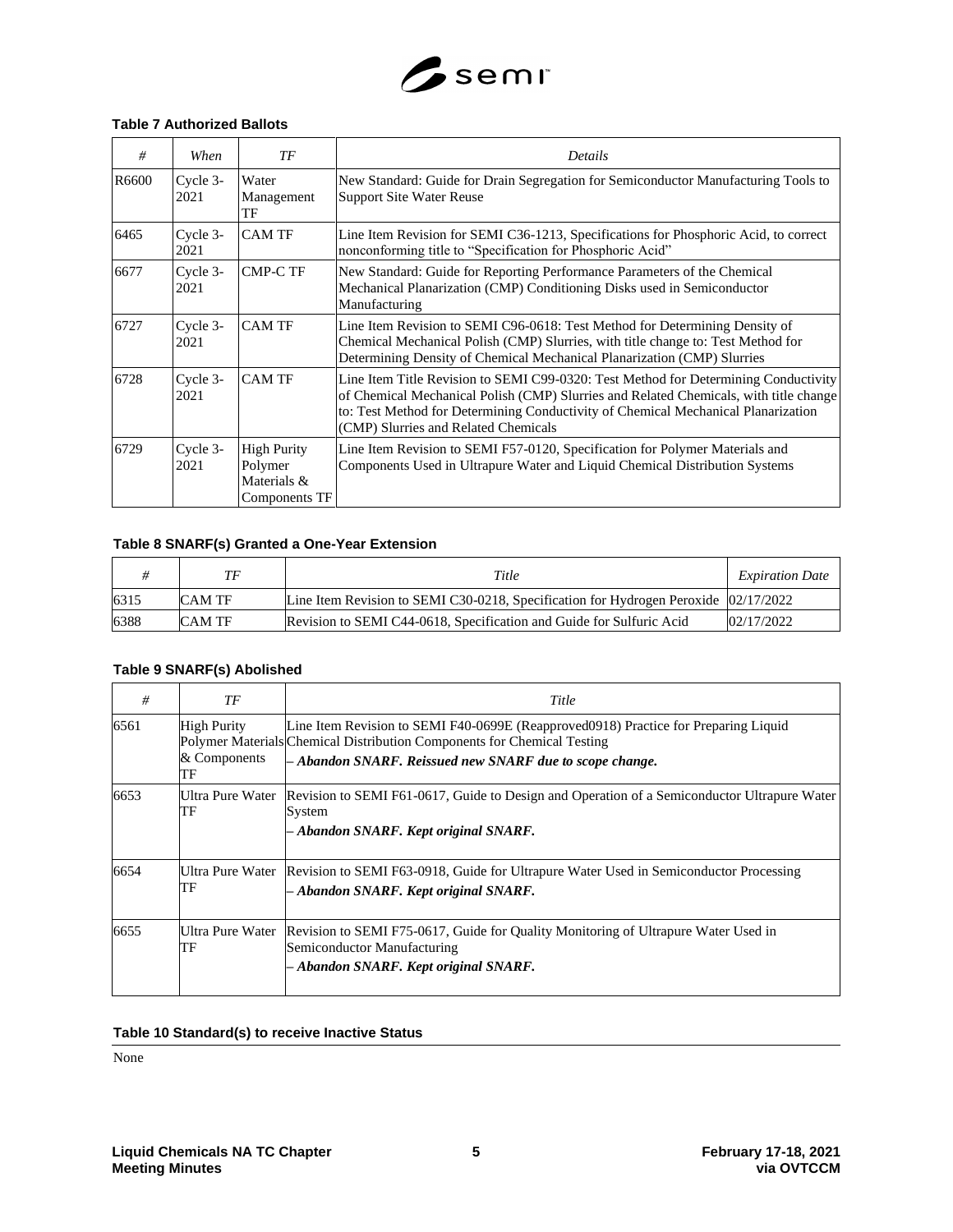

## **Table 11 New Action Items**

| Item $#$      | Assigned to                  | <b>Details</b>                                                                                                              |
|---------------|------------------------------|-----------------------------------------------------------------------------------------------------------------------------|
| $2021$ Feb#01 | Laura Nguyen                 | Ask NA Gases to take over SEMI C64. Ongoing.                                                                                |
| 2021Feb#02    | Laura Nguyen,<br>Alex Tregub | Submit SEMIViews access to Alex Tregub for SEMI C64. Alex will ask within his company<br>for assistance. Completed. Closed. |
| $2021$ Feb#03 | Laura Nguyen                 | Find ballot results for Ballot 6315. Completed. Closed                                                                      |

## **Table 12 Previous Meeting Action Items**

| Item $#$   | Assigned to | <b>Details</b>                                                                                                                                                                           |
|------------|-------------|------------------------------------------------------------------------------------------------------------------------------------------------------------------------------------------|
| 2019Nov#01 | Bob M.      | Prepare SNARF for SEMI F48 by Spring 2020 meetings. Document is due for 5 year review.<br>Ongoing.                                                                                       |
| 2019Nov#02 |             | Don H., Laura L.   Follow up with Tony S. on SEMI C10 revision/reapproval recommendation and SNARF if<br>necessary, by Spring 2020 meetings. Document is due for 5 year review. Ongoing. |
| 2019Nov#03 | Koh M.      | Prepare SNARF for SEMI F39 by Spring 2020 meetings. Completed. Closed.                                                                                                                   |
| 2019Nov#04 | Inna S.     | Add Bonnie Marion to the newly formed Water Management TFOF roster. Completed.<br>Closed.                                                                                                |

## **1 Welcome, Reminders, and Introductions**

Steven Rodgers (KMG Electronic Chemicals, Inc.) called the meeting to order at 10:12 on Wednesday, February 17, 2021 and at 10:10 on Thursday, February 18, 2021. The meeting reminders on antitrust issues, intellectual property issues and holding meetings with international attendance were reviewed. Attendees introduced themselves.

**Attachment**: SEMI Standards Required Meetings Elements (File name: Required Element Nov 2020 Rev1)

# **2 Review of Previous Meeting Minutes**

The TC Chapter reviewed the minutes of the previous meeting on Wednesday, February 17, 2021.

| <b>Motion:</b>                  | To accept the previous meeting minutes as written. |  |
|---------------------------------|----------------------------------------------------|--|
| $\rm\,By\,$ / $\rm\,2^{nd}\rm:$ | By: Koh Murai / Mega Fluid Systems, Inc.           |  |
|                                 | Second: Bob McIntosh / GF Piping Systems           |  |
| Discussion:                     | None.                                              |  |
| Vote:                           | 15-0 in favor. Motion passed.                      |  |

**Attachment**: Fall 2019 Liquid Chemicals TC meeting minutes\_v2

# **3 Liaison Reports**

3.1 *Liquid Chemicals Europe TC Chapter*

- No update.
- Staff Contact: James Amano (*jamano@semi.org*)

# 3.2 *Liquid Chemicals Japan TC Chapter*

Laura Nguyen (SEMI) reported for the Liquid Chemicals Japan TC Chapter. Of note:

Meeting Information

• Last meeting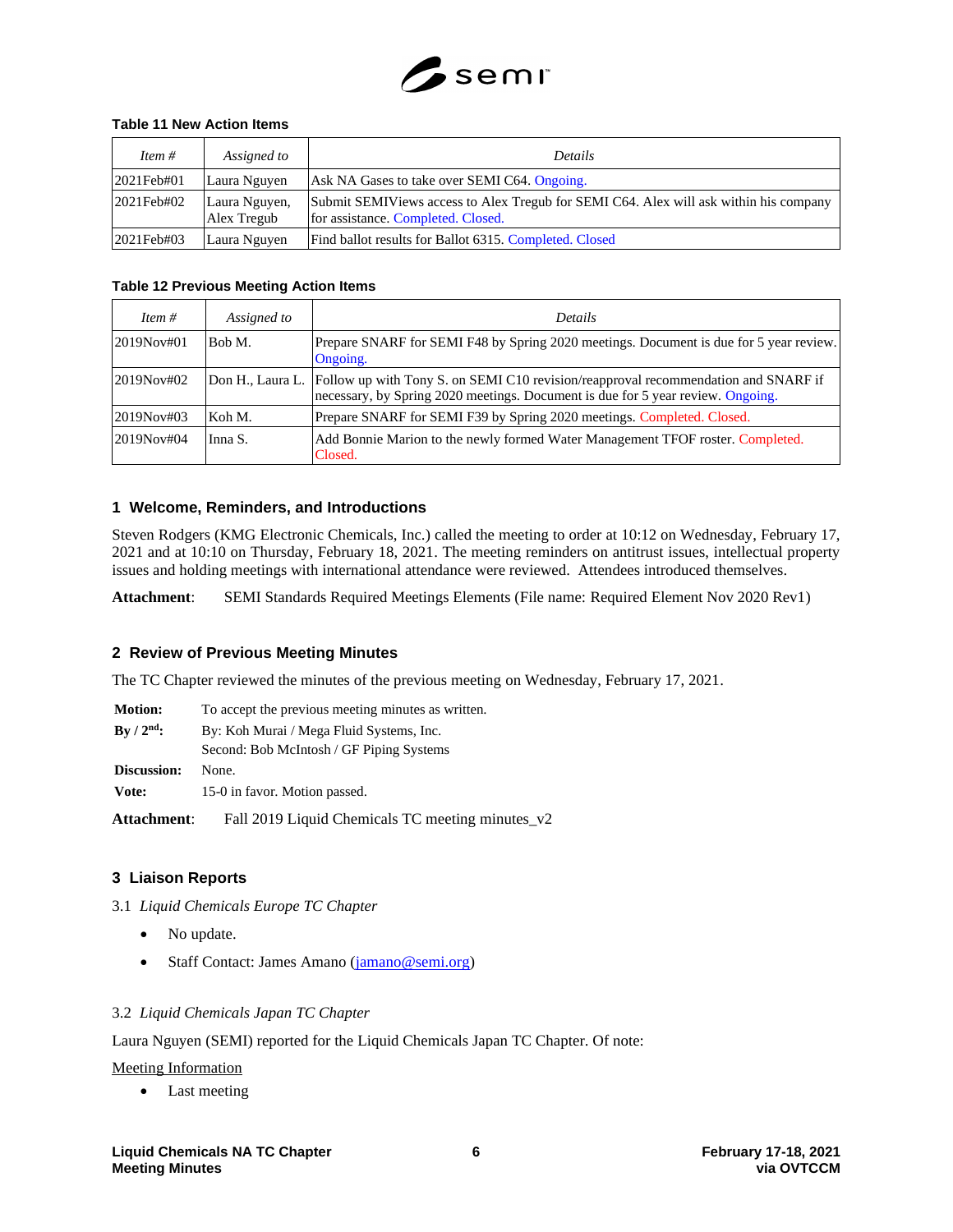

- o January 29, 2020
	- SEMI Japan, Tokyo, Japan
	- Official Virtual TC Chapter Meeting
- Next meeting
	- o June 18, 2021
		- SEMI Japan, Tokyo, Japan
		- Official Virtual TC Chapter Meeting

Current Structure of Japan TC Chapter *{See attachment for Org Chart}* Staff Contact: Hirofumi Kanno [\(hkanno@semi.org\)](mailto:hkanno@semi.org)

**Attachment:** JA\_LC\_Liaison\_2020212\_v1

# 3.3 *SEMI Staff Report*

Laura Nguyen (SEMI) gave the SEMI Staff Report. Of note:

# SEMI Global Calendar of Events

- SEMICON China (March 17-19, 2021; Shanghai, China)
- SEMICON Southeast Asia (May 18-20, 2021; Penang, Malaysia)
- SEMICON Taiwan (Sept 8-10, 2021; Taipei, Taiwan)
- SEMICON West (December 7-9, 2021; [Hybrid] San Francisco, CA)

Critical Dates for SEMI Standards Ballots

- Cycle 1-2021: Ballot Submission Due: Jan 5/Voting Period: Jan 19 Feb 18
- Cycle 2-2021: Ballot Submission Due: Jan 29/Voting Period: Feb 10 Mar 12
- Cycle 3-2021: Ballot Submission Due: Mar 9/Voting Period: Mar 23 Apr 22
- Cycle 4-2021: Ballot Submission Due: Apr 14/Voting Period: Apr 28 May 28
- Cycle 5-2021: Ballot Submission Due: May 18/Voting Period: June 1 July 1
- Cycle 6-2021: Ballot Submission Due: Aug 3/Voting Period: Aug 17 Sept 16

Critical Dates:<http://www.semi.org/en/Standards/Ballots>

# Standards Publications Report

| Cvcle         | New | Revised | Reapproved | Withdrawn |
|---------------|-----|---------|------------|-----------|
| November 2020 |     |         |            |           |
| December 2020 |     |         |            |           |
| January 2020  |     |         |            |           |

Total in portfolio – 1,029 (includes 274 Inactive Standards)

#### New Standards

| <i>Cycle</i>     | Designation           | Title                                                                                                                      | Committee           | Region |
|------------------|-----------------------|----------------------------------------------------------------------------------------------------------------------------|---------------------|--------|
| November<br>2020 | SEMI C <sub>100</sub> | Guide for Reporting Chemical Mechanical Planarization (CMP)<br>Polishing Pads Hardness Used in Semiconductor Manufacturing | Liquid<br>Chemicals | NA     |
| December         | <b>SEMI PV97</b>      | Specification for Silicon Powder Used in Polysilicon Production                                                            | Photovoltaic        | CН     |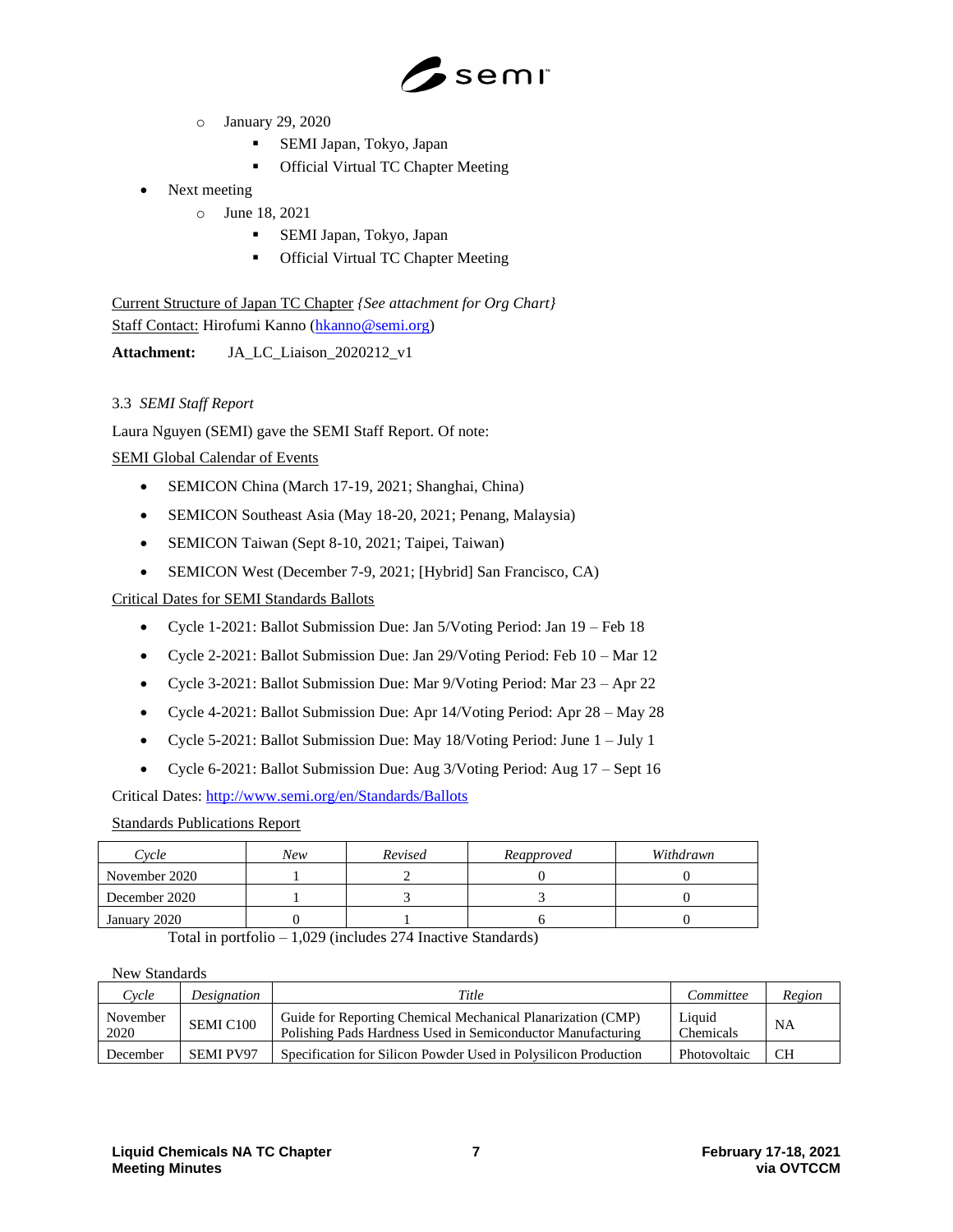

Inactive Standards

| Committee                               | Number of Inactive Standards |
|-----------------------------------------|------------------------------|
| Assembly & Packaging                    | 48                           |
| <b>Automated Test Equipment</b>         | $\overline{2}$               |
| <b>Compound Semiconductor Materials</b> | $\overline{4}$               |
| Environmental Health & Safety           | 8                            |
| Facilities                              | 15                           |
| FPD - Equipment                         | 5                            |
| FPD - Factory Automation                | 14                           |
| FPD – Materials & Components            | 13                           |
| Gases                                   | 18                           |
| Information & Control                   | 37                           |
| Liquid Chemicals                        | 26                           |
| <b>MEMS</b>                             | 3                            |
| Metrics                                 | 12                           |
| Micropatterning                         | 30                           |
| Photovoltaic                            | 1                            |
| Physical Interfaces & Carriers          | 19                           |
| Silicon Wafer                           | 11                           |
| Traceability                            | 8                            |

## Regulations & Procedure Manual

- *Regulations* (November 5, 2020)
	- o Clarification on § 6.5, Disbandment of a TC Chapter
		- Requires an RSC to disband a TC Chapter when it is shown to be inactive by failing to:
			- hold meetings for two consecutive years,
			- report activity to its RSC for two consecutive years, or
			- initiate new Standards Documents activities.
- *Procedure Manual* (November 5, 2020)
	- o New § 6.1.3.4.1 defining detailed procedures for disbandment of inactive TC Chapters.

# connect@SEMI - Contact your staff if a TF Site is desired

- Web link https://connect.semi.org
	- o Login using Standards account (username and password)
- Program Member
	- o Join any task forces; Post discussion thread
- TF Leader/Community Admin; contact your staff if a TF Site is desired
	- o Add member; Upload meeting minutes
	- o Communicate TF members
- **Details** 
	- o www.semi.org/standards >> Committee Info >> Collaboration Community

#### Nonconforming Titles (See PM Appendix 4)

- SEMI C23-0714 (Reapproved 0620), Specifications for Buffered Oxide Etchants
	- o See *Procedure Manual* ¶A4-1.8.
- \*SEMI C33-0213, Specifications for n-Methyl 2-Pyrrolidone
- \*SEMI C36-1213, Specifications for Phosphoric Acid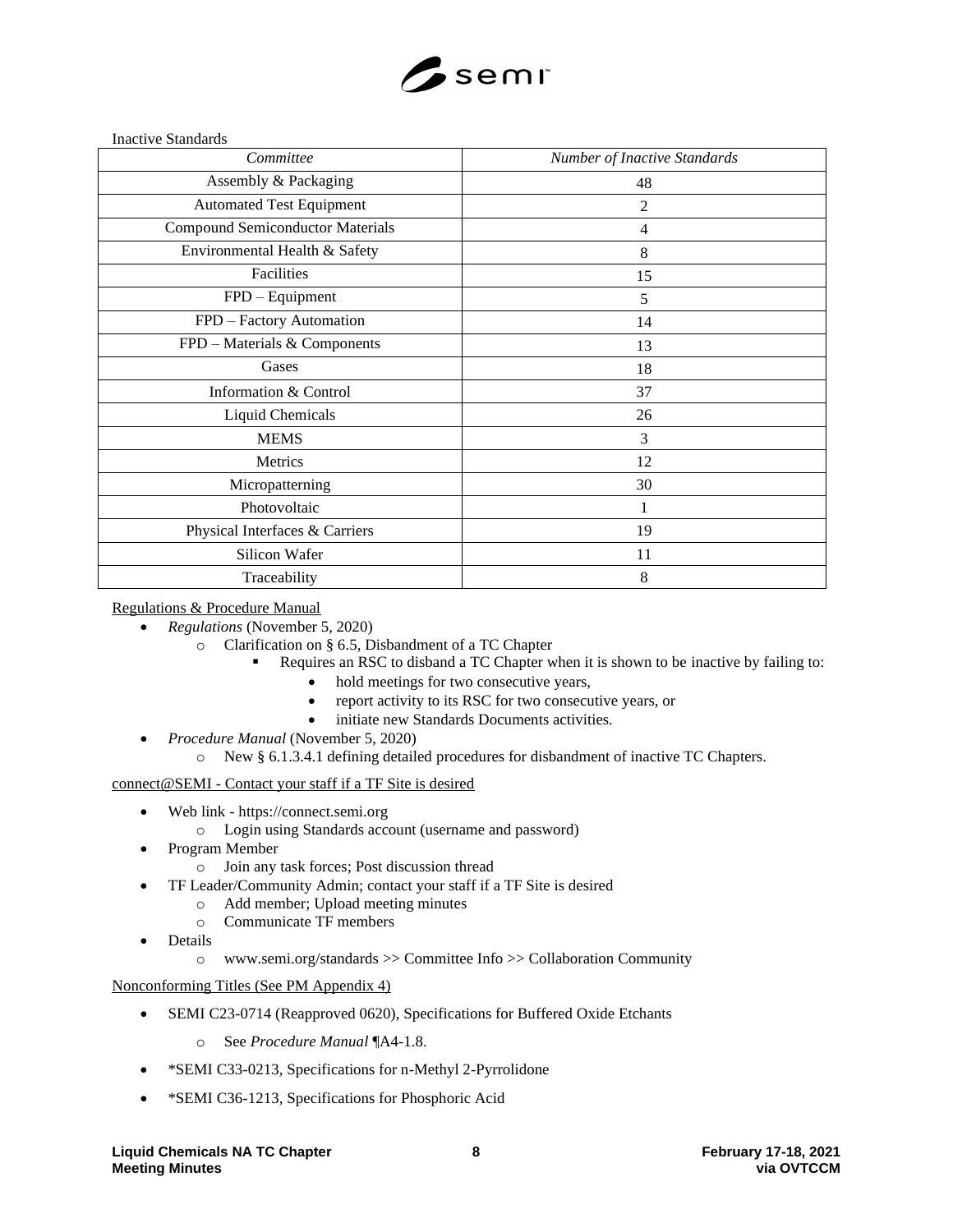

- \*SEMI C64-0308 (Reapproved 1214), SEMI Statistical Guidelines for Ship To Control
	- o See *Procedure Manual* Table A4-2-1
- $*$  = Up for Five-Year Review

# Five-Year Review

- \*SEMI C33-0213, Specifications for n-Methyl 2-Pyrrolidone
- SEMI F31-0313, Guide for Bulk Chemical Distribution Systems
- SEMI C24-0813, Specification for n-Butyl Acetate
- \*SEMI C36-1213, Specifications for Phosphoric Acid
- SEMI C10-1109 (Reapproved 1114), Guide for Determination of Method Detection Limits
- SEMI F48-0600 (Reapproved 1214), Test Method for Determining Trace Metals in Polymer Materials
- \*SEMI C64-0308 (Reapproved 1214), SEMI Statistical Guidelines for Ship To Control
- SEMI C87-0515, Test Method for Determining Roughness of Polymer Surfaces Used in Ultrapure Water and Liquid Chemical Distribution Systems by Contact Profilometry
- SEMI C31-0615, Specification for Methanol

Note: SEMI C33, F31, C24 – categorized incorrectly

SNARF 3 Year Status, TC Chapter may grant a one-year extension

- 6315, Line Item Revision to SEMI C30-0218, Specification for Hydrogen Peroxide
	- o SNARF date: 11/17/2017
- 6388, Revision to SEMI C44-0618, Specification and Guide for Sulfuric Acid
	- o SNARF date: 04/10/2018
- 6451, Revision to SEMI C1-0310 (Reapproved 0618), Guide for the Analysis of Liquid Chemicals
	- o SNARF Date: 07/10/2018
- 6465, Line item Revision for SEMI C36-1213, Specifications for Phosphoric Acid, to correct nonconforming title to: Specification for Phosphoric Acid
	- o SNARF date: 11/10/2018

SNARF(s) Approved by GCS in between TC Chapter Meetings

• See Table 5.

**Action Item:** 2021Feb#01, Laura to ask NA Gases about SEMI C64.

2021Feb#02, Laura to submit SEMIViews access to Alex Tregub for SEMI C64. Alex will ask within his company for assistance.

2021Feb#03, Laura to find ballot results for Ballot 6315.

**Attachment:** Staff Report Feb 2021\_LChem v2

# **4 Ballot Review**

NOTE 1: TC Chapter adjudication on ballots reviewed is detailed in the Audits & Review (A&R) Subcommittee Forms for procedural review. The A&R forms are available as attachments to these minutes. The attachment number for each balloted document is provided under each ballot review section below.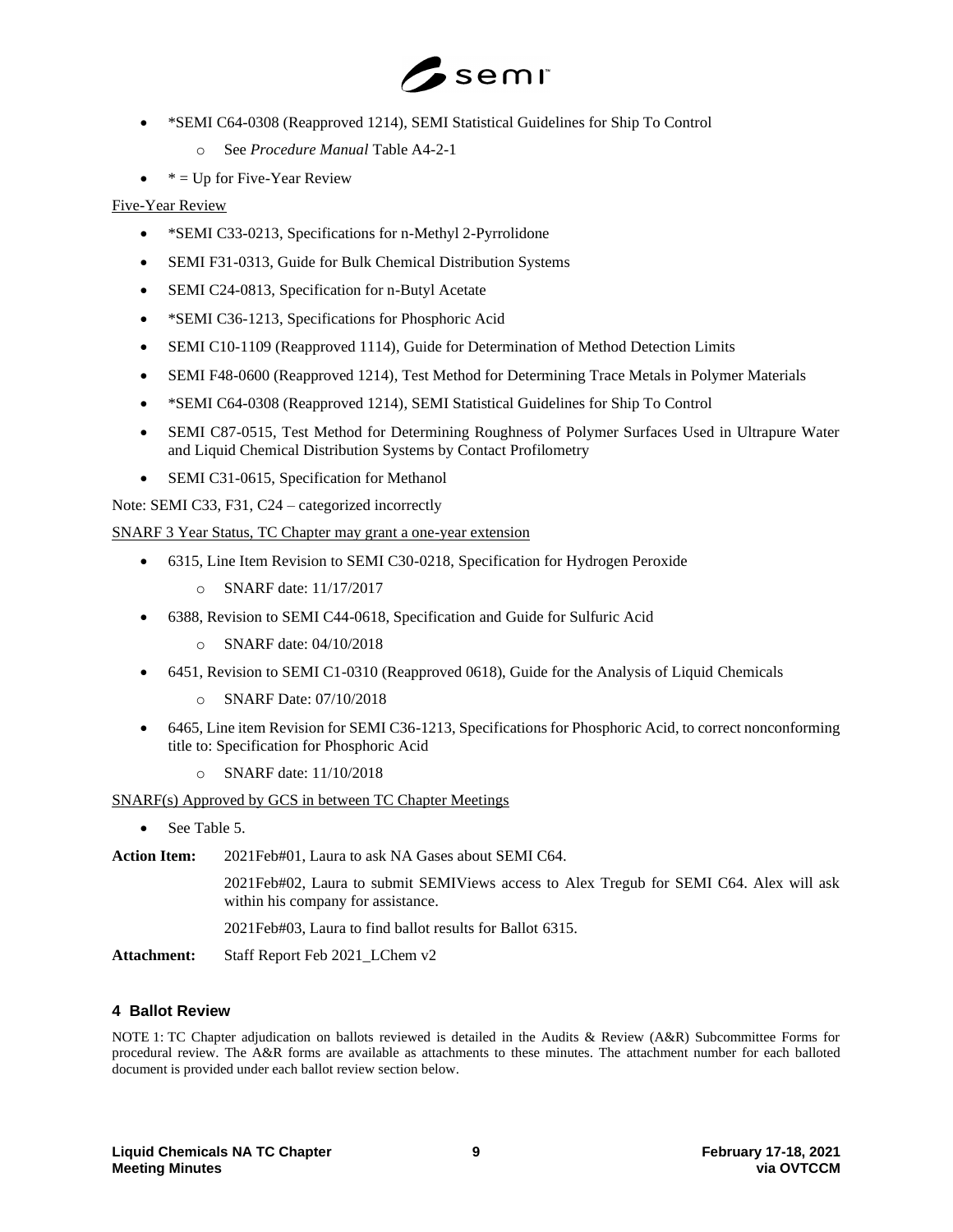

4.1 Document # 6575A, Line Item Revision to SEMI F61-0617, Guide to Design and Operation of a Semiconductor Ultrapure Water System

4.1.1 Line Item #1: Update Sections 10 and 17 and Appendices 1 and 7 to align with 2020 IRDS.

• The ballot passed TC Chapter review with editorial changes. See attachment for ballot adjudication.

**Attachment:** 6575A\_ProceduralReview

4.2 Document # 6576A, Line Item Revision to SEMI F63-0918, Guide for Ultrapure Water Used in Semiconductor Processing

4.2.1 Line Item #1: Provide clarification to limitations and Table 2.

• The ballot passed TC Chapter review with editorial changes. See attachment for ballot adjudication.

4.2.2 Line Item #2: Update Table 1, including corresponding footnotes and text, to align with 2020 IRDS while also providing achievable limits with available metrology

• The ballot passed TC Chapter review as balloted. See attachment for ballot adjudication.

Attachment: 6576A ProceduralReview

4.3 Document # 6577A, Line Item Revision to SEMI F75-0617, Guide for Quality Monitoring of Ultrapure Water Used in Semiconductor Manufacturing

4.3.1 Line Item #1: Update Sections 5 and 8 to align with 2020 IRDS, while also providing achievable limits with available metrology.

• The ballot passed TC Chapter review as balloted. See attachment for ballot adjudication.

Attachment: 6577A ProceduralReview

4.4 Document # 6600, New Standard: Guide for Drain Segregation for Semiconductor Manufacturing Tools to Support Site Water Reuse

• The ballot passed TC Chapter review with technical changes. Ratification Ballot to be issued. See attachment for ballot adjudication.

**Attachment:** 6600\_ProceduralReview

| <b>Motion:</b> | Approve R6600 for Cycle 3-2021.   |  |
|----------------|-----------------------------------|--|
| $By / 2nd$ :   | By: Paul Kerr / Intel Corporation |  |
|                | Second: Chuck Dale / SUEZ         |  |
| Discussion:    | None.                             |  |
| Vote:          | 11-0 in favor. Motion passed.     |  |

4.5 Document # 6602, New Standard: Test Method for Determining pH of Chemical Mechanical Planarization (CMP) Slurries and Related Chemicals

• The ballot passed TC Chapter review with editorial changes. See attachment for ballot adjudication.

**Attachment:** 6602\_ProceduralReview

4.6 Document # 6603, Revision to SEMI F98-0618, Guide for Water Reuse in Semiconductor Industry

• The ballot passed TC Chapter review with editorial changes. See attachment for ballot adjudication.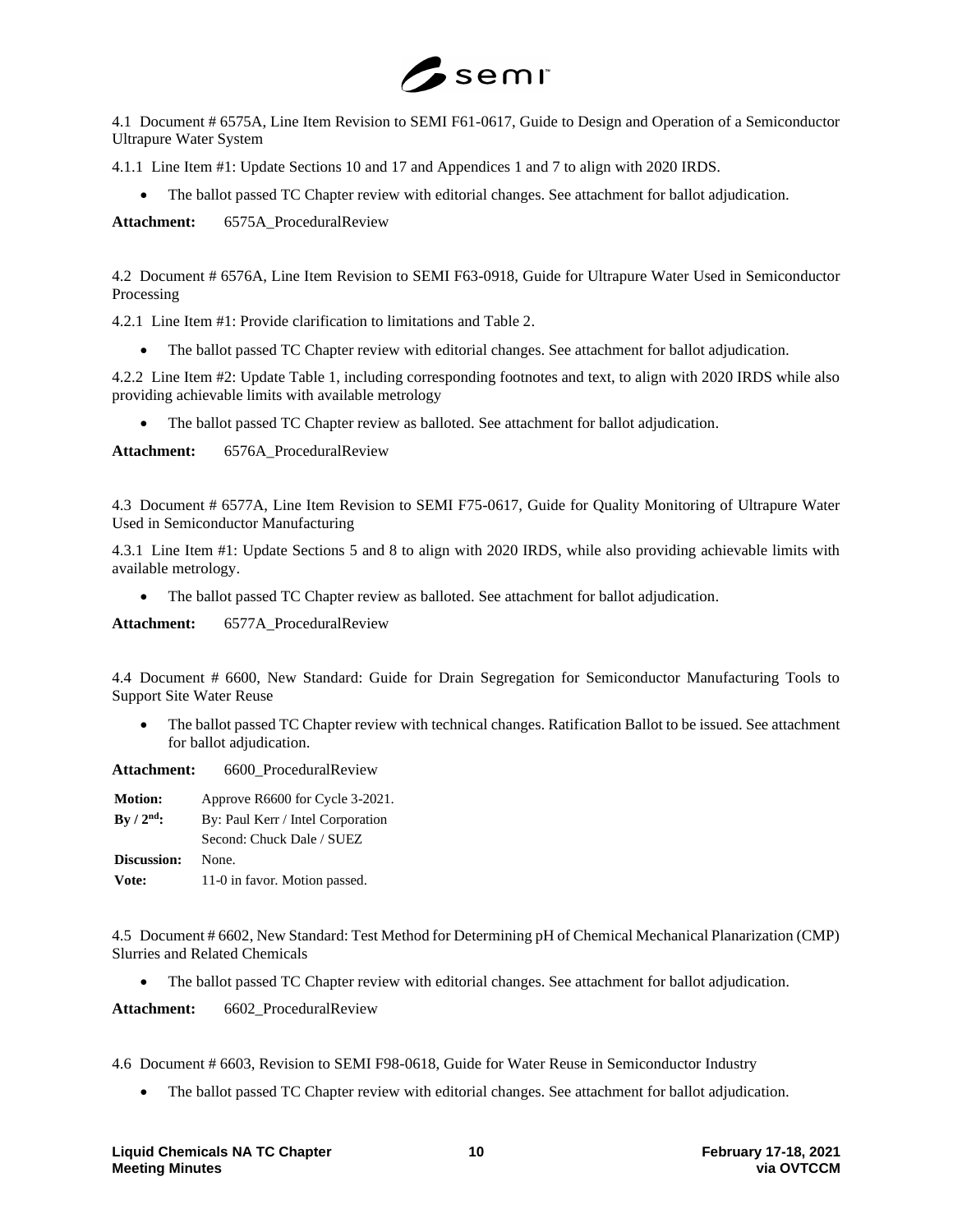

**Attachment:** 6603\_ProceduralReview

4.7 Document # 6645A, Revision to SEMI F40-0699E (Reapproved 0918), Practice for Preparing Liquid Chemical Distribution Components for Chemical Testing, with title change to: Practice for Preparing Liquid Chemical Distribution Components and Neat Polymers for Chemical Testing

The ballot passed as balloted. See attachment for ballot adjudication.

Attachment: 6645A ProceduralReview

4.8 Document # 6646, New Standard: Guide for Reporting Density and Porosity of the Chemical Mechanical Planarization (CMP) Pads used in Semiconductor Manufacturing

• The ballot passed TC Chapter review with editorial changes. See attachment for ballot adjudication.

Attachment: 6646 ProceduralReview

4.9 Document # 6652, Line Item Revision to SEMI F39-0315, Guide for Chemical Blending Systems

4.9.1 Line Item #1: Add Reference to SEMI E49.2 in § 4.1 and update to § 6.5 and 9.

• The ballot passed TC Chapter review as balloted. See attachment for ballot adjudication.

4.9.2 Line Item #2: Add "carboy" to bulleted list in § 7.1.

• The ballot passed TC Chapter review as balloted. See attachment for ballot adjudication.

Attachment: 6652 ProceduralReview

# **5 Subcommittee and Task Force Reports**

5.1 *Ultrapure Water & Water Management Task Force*

Bonnie Marion (FTD Solutions, LLC) reported for the UPW & Water Management Task Force jointly. Of note:

Winter 2021, Water Mgmt & UPW Task Forces Update

- Main theme: Proactive Yield management from UPW IRDS to SEMI UPW TF, supporting IDMs and their supply chain
	- o Recorded 4 webinars on Proactive Technology Management
	- o Yield Workshops held in Feb. & Sept. 2020
		- **This year's Spring "Kickoff" scheduled for March 4 & 8, 2021 (agenda on upcoming** activities slide)
- Four documents passed ballot (ready for adjudication)
	- o SEMI F63 UPW Quality
	- o SEMI F61 UPW System Design and Operation
	- o SEMI F75 UPW Metrology
	- o SEMI F98 Water Reuse Guide
- Developed new document 6600 Guide For Drain Segregation For Semiconductor Manufacturing Tools To Support Site Water Reuse (Ready for vote on technical change, followed by ratification ballot in Cycle 3)

Task Force Roster *{See attachment for full list}*

SNARFs *{See attachment for file}*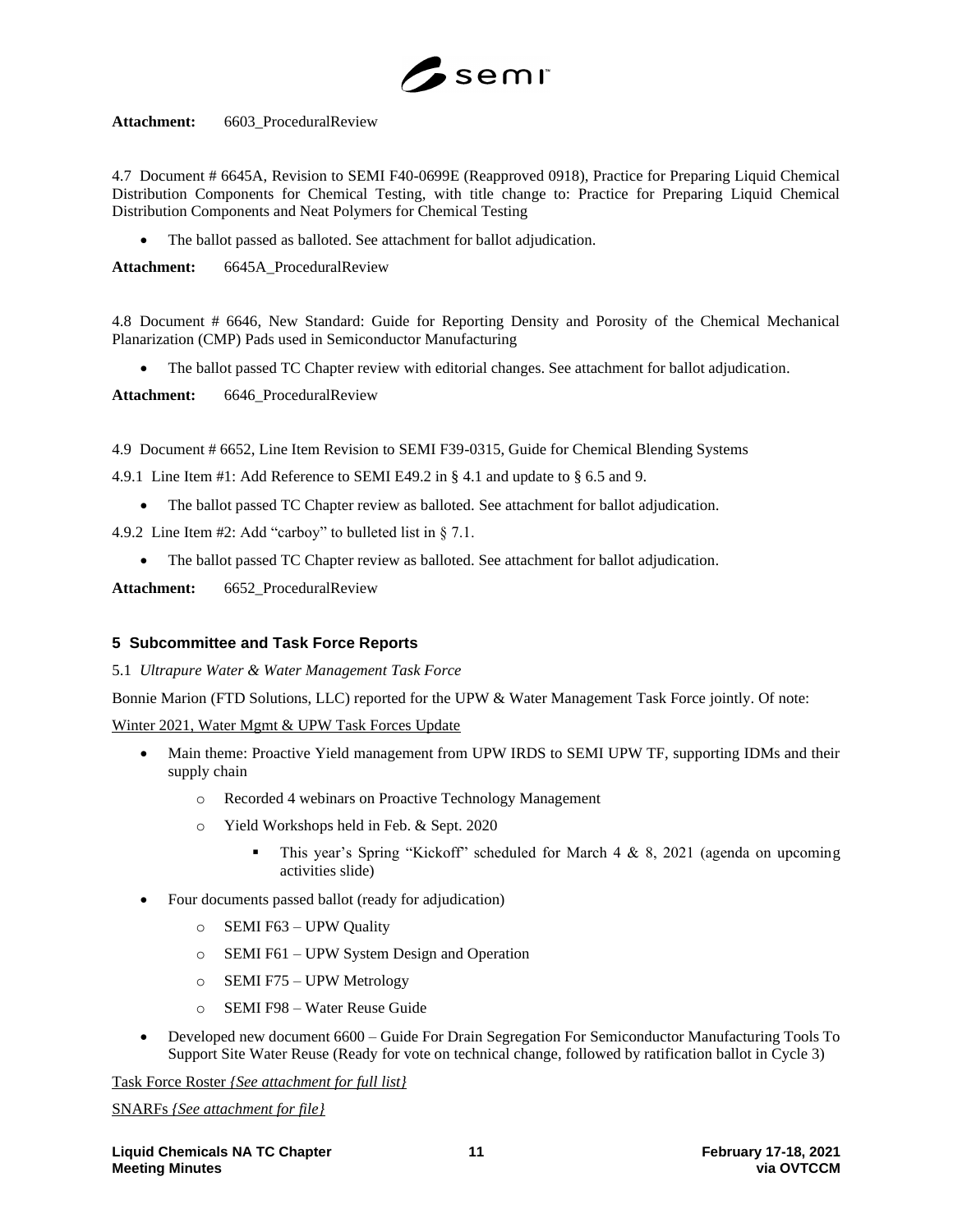

- C79 Guide to Evaluate the Efficacy of Sub-15 nm Filters Used in UPW Distribution Systems
- **C93 –** Guide for Determining the Quality of Ion Exchange Resin Used in Polish Applications of Ultrapure Water System
- **New Document –** Guide for Measuring Particle Precursors in Ultrapure Water

UPW Ballot Activity Summary – F61, F63, F75 *{See attachment for ballot results}*

Water Reuse Ballot Activity Summary – Document 6600, F98 *{See attachment for ballot results}*

## Upcoming Activities

- Updated UPW TF leadership Co-chairs: Bonnie Marion (FTD) and Gary Van Schooneveld (CT Associates)
- Plans for 2021 SNARFs
	- o SEMI C93 Line Item Revisions
	- o SEMI C79 Additional challenge tests
	- o New Document 6715 Measurement of Particle Precursors
- Supporting Ultrapure Micro (UPM) 2021
	- o Will present regular update on SEMI Standards
- Yield Workshop: March 4 & 8, 2021, 8-11 am Pacific Time
	- o Day 1: Drivers, risks, plans to address questions to support the roadmap deliverables
		- Introduction end-in-mind: perspective on the gap that we YE need to address (20 min)
		- **•** Presentations about the technology drivers and the industry needs 4 x 15 min
		- Breakout discussion to come up with the sub-team specific implications 70min (wet and dry)
	- o Day 2: Alignment on the rules, methodologies, boundaries, process
		- Pathways of contamination and contamination control integrated approach 30 min
		- Each sub-team to share how the process can help them to achieve the goal and what differences may be required - 20 min  $x 5 = 100$  min
		- Wrap-up 20min next steps, next workshop

# Task Force Meeting Schedule

- Date: bi-weekly (has been weekly to start)
- Time: 9am PST on Thursdays
- Location/teleconferencing information Microsoft Teams link to be provided
- Contact: Bonnie Marion, **bmarion@ftdsolutions.net**; Gary Van Schooneveld, [gary@ctassociatesinc.com](mailto:-gary@ctassociatesinc.com)

#### Task Force leadership change request

**Motion:** Approve Bonnie Marion (FTD) and Gary Van Schooneveld (CT Associates) as new UPW TFleaders, and Slava stepping down. **By / 2nd:** By: Koh Murai / Mega Fluid Systems, Inc. Second: Chuck Dale / SUEZ **Discussion:** None. Vote: 11-0 in favor. Motion passed.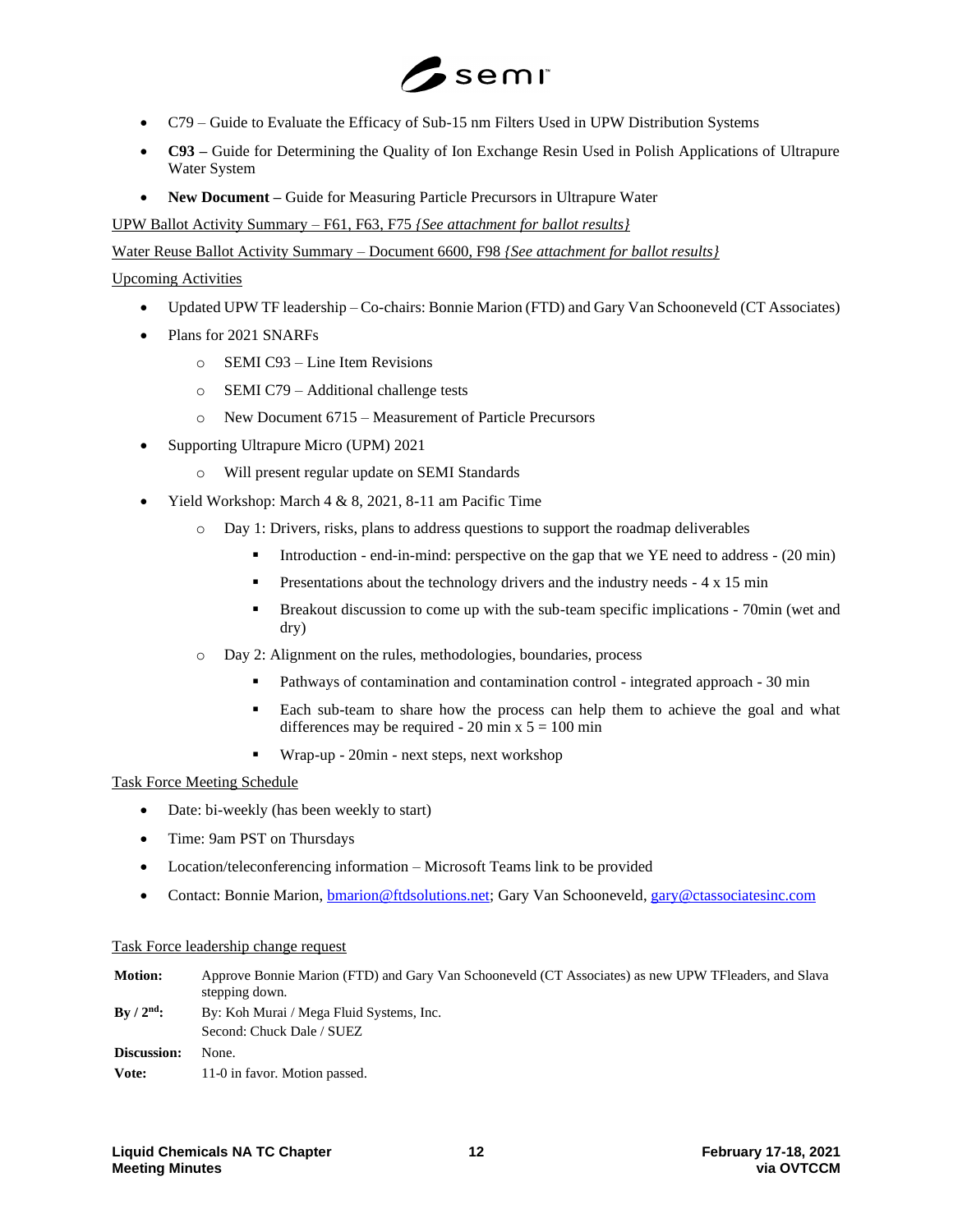

# **Attachment:** SEMI Stds TF Report\_UPW 2021 Winter

# 5.2 *Chemical Analytical Methods (CAM) Task Force*

David Kandiyeli (Mega Fluid Systems, Inc.) reported for the CAM Task Force. This report contained information on the below.

# Task Force Roster *{See attachment for full list}*

## TF Meeting Summary

- TF Leadership  $\&$  changes (if any): There are no task force leadership changes at this time
- Standards
	- o One new standard passed balloting but not published (Doc#6602; Cycle 7-2021)
		- We will vote on incorporation of editorial comments in the Technical Committee meeting

# SNARFs

- New SNARFs proposals
	- o Doc#..... Line Item Revision of C99-0320
		- Modify title to align with acronym used in later Doc#6602 pH probe test method
	- o Doc#.....Line Item Revision of C96-0618
		- Modify title to align with acronym used in later Doc#6602 pH probe test method
- Revised SNARFs proposals
	- o SNARF 6315: Line Item Revision to SEMI C30-0218, Specification for Hydrogen Peroxide
		- This document is being revised to align with the IRDS roadmap.
	- o SNARF 6388: Revision to SEMI C44-0618, Specification and Guide for Sulfuric Acid
		- **•** Document new standard methods with greater sensitivity in alignment with IRDS
- Revised SNARFs proposals
	- o SNARF 6451: Revision to SEMI C1-0310 (Reapproved 0618), Guide for the Analysis of Liquid Chemicals
		- Semiconductor Fabs are starting to demand specifications of 50, 20, 10 and even one partper-trillion (ppt) for trace metals in liquid chemicals. The analysis of liquid chemicals with specifications below about 50ppt by different laboratories will not agree unless a common methodology is used to eliminate instrument and method differences across laboratories analyzing the same material. Analytical disagreements arise because each laboratory has unique instrument conditions and preparation methods that can drastically affect the final result, where one lab says it meets specification and another says it doesn't. Analytical disagreements are common but this is a very large problem with specifications below about 50 ppt. The analytical differences can arise from numerous sources: sampling, sample preparation, instrument configuration, ICP-MS analysis conditions (i.e., integration times), data reduction, etc.
	- o SNARF 6465: Line Item Revision for SEMI C36-1213, Specifications for Phosphoric Acid, to correct nonconforming title to "Specification for Phosphoric Acid"
		- Nonconforming title will be corrected as part of document 5 Year review/approval
	- o SNARF 6509: Revision to SEMI C64-0308 (Reapproved 1214), SEMI Statistical Guidelines for Ship to Control, with Title Change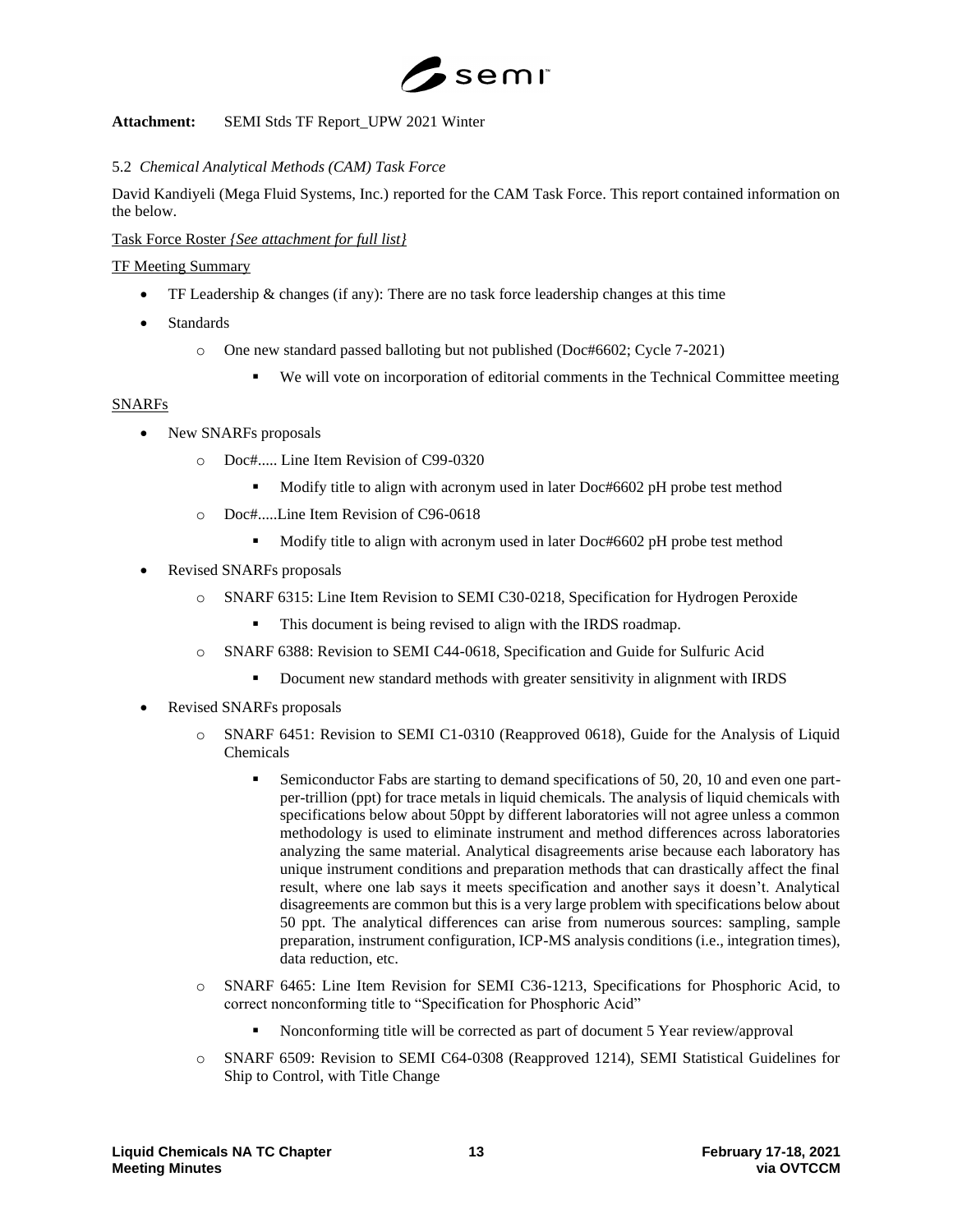

- The semiconductor industry is continuing to mature and therefore requires more consistency from the supply chain sources. To enable this need, the criteria for which materials are allowed to be shipped to the end user IDM's for processing requires sufficient statistical process control to maintain manufacturing stability, reliability and excursion prevention.
- o SNARF 6602: New Standard: Test Method for Determining pH of Chemical Mechanical Planarization (CMP) Slurries and Related Chemicals (Revision Passed GCS 9/8/2020)
	- This test method would establish a standard to determine and report the pH of chemical slurries used for CMP polishing processes and post-CMP cleaning applications.

### Ballot Activity Summary

- Ballot Adjudication (No activity due to postponement of Technical Committee meetings):
	- o Passed: Ballot 6602 New Standard: Test Method for Determining pH of Chemical Mechanical Planarization (CMP) Slurries and Related Chemicals
		- Ballot Adjudicated during 2/18/2021 North American Liquid Chemicals Technical Committee Meeting
	- o Failed: None
- New Ballots and ballot plans
	- o Doc #XXXX Line Item Revision of C99-0320
		- $\bullet$  Cycle #3-2021
	- o Doc # XXXX Line Item Revision of C96-0618
		- $\bullet$  Cycle #3-2021
- Doc #6465: Line Item Revision for SEMI C36-1213, Specifications for Phosphoric Acid, to correct nonconforming title to "Specification for Phosphoric Acid"
	- Cycle #3-2021

#### Meeting Results (Technical Summary)

• No activities save those required to prepare Doc#6602 for balloting in Cycle 7 of 2020.

#### Upcoming Activities

- Make title corrections to the unassigned SNARFs for C99-0320 & C96-0618 and submit for balloting in Cycle 3 of 2021
- Make title correction to C36 under SNARF C36-1213 and submit for balloting in Cycle 3 of 2021
- Now that SNARF 6315: Line Item Revision to SEMI C30-0218, Specification for Hydrogen Peroxide has been voted to receive a 1 year extension, contact Laura Ledenbach and establish work group to investigate alignment with IRDS specifications.

**Attachment:** TF Leaders TF CAM Report\_Winter2021 REV002

# 5.3 *High Purity Liquid Assemblies & Systems Task Force*

This Task Force did not meet. There is no update at this time.

# 5.4 *High Purity Polymer Materials and Components Task Force*

Bob McIntosh (GF Piping Systems) reported for the High Purity Polymer Materials and Components Task Force. This report contained information on the below.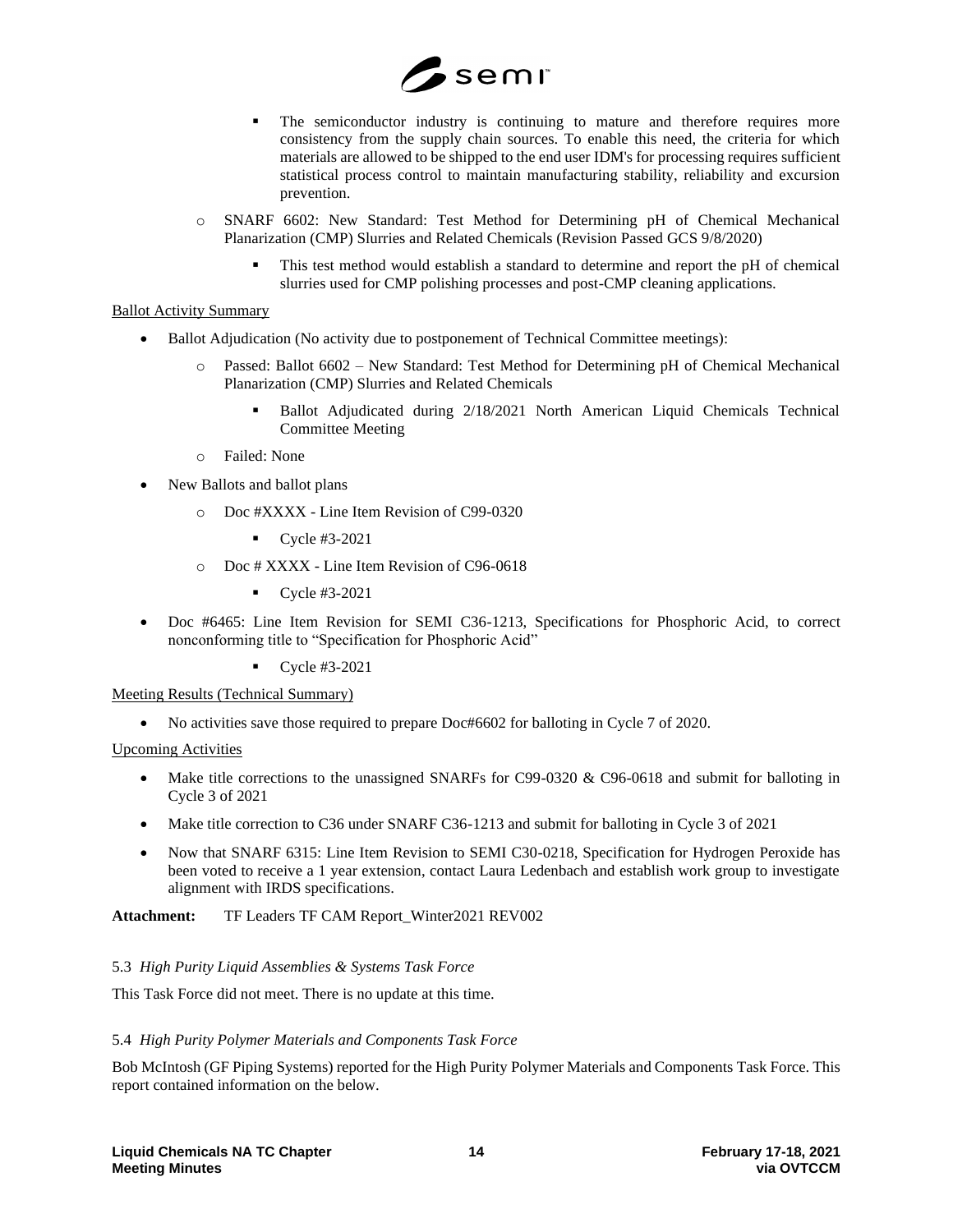

Task Force Roster *{See attachment for full list}*

# TF Meeting Summary

- Date and Event
	- $O$  SEMI F57++ 2/17/21
	- o SEMI C90 rev TF 2/23/21
- TF Leadership & changes (if any):
	- o TF F57 Bob McIntosh GF and Archita Sengupta Intel
	- o TF C90 Bob McIntosh GF and Daun Wilcox Tesla

# SNARFs

- New SNARFs proposals
	- o Line-item Revision to SEMI F57 HIGH PURITY POLYMER MATERIALS AND COMPONENTS USES IN ULTRAPURE WATER AND LIQUID CHEMICAL DISTRIBUTION **SYSTEMS** 
		- Rationale: When SEMI 57 was last revised the requirement to analyze raw material pellets in Table 1 was left unchecked because there was not adequate direction for testing in SMEI F40. SEMI F40 has now been revised to include detailed directions on testing of components including raw material pellets. As agreed at the time once SEMI F40 was revised SEMI F57 would add the requirement to test raw material pellets
	- $\circ$  SNARF # 6713 SEMI C90
		- Line Item Revision to SEMI C90-1015, Test Method and Specification for Testing Perfluoroalkoxy (PFA) Materials Used in Liquid Chemical Distribution Systems
			- Rationale for revision: During the revision of SEMI F57, a number of new metals were added to the list of items to be measured for in leachable contaminants. In SEMI C90, the list of metals is Fe. In order to align the two material specifications, the list of metals should be consistent.
				- o Line item ballot will modify Table 2 to expand on the number of metals to be tested for.
			- $\bullet$  1<sup>ST</sup> TF meeting 2/23

# Ballot Activity Summary: Ballot Adjudication

- Passed: SEMI F40 REVISION
	- $O$  Doc # 6645a
- New Ballots and ballot plans
	- o Doc # SEMI C90
		- Cycle  $# 5$  or 6
	- o Doc # SEMI F57
		- $\bullet$  Cycle # 3 or 4

# Meeting Results (Technical Summary)

- SEMI F57++  $(6601)$ 
	- $\circ$  Adjusted the tables (2 & 3) to align with SEMI F57
	- o Added tables for materials used for chemicals (three columns: cleaning, IPA and peroxide)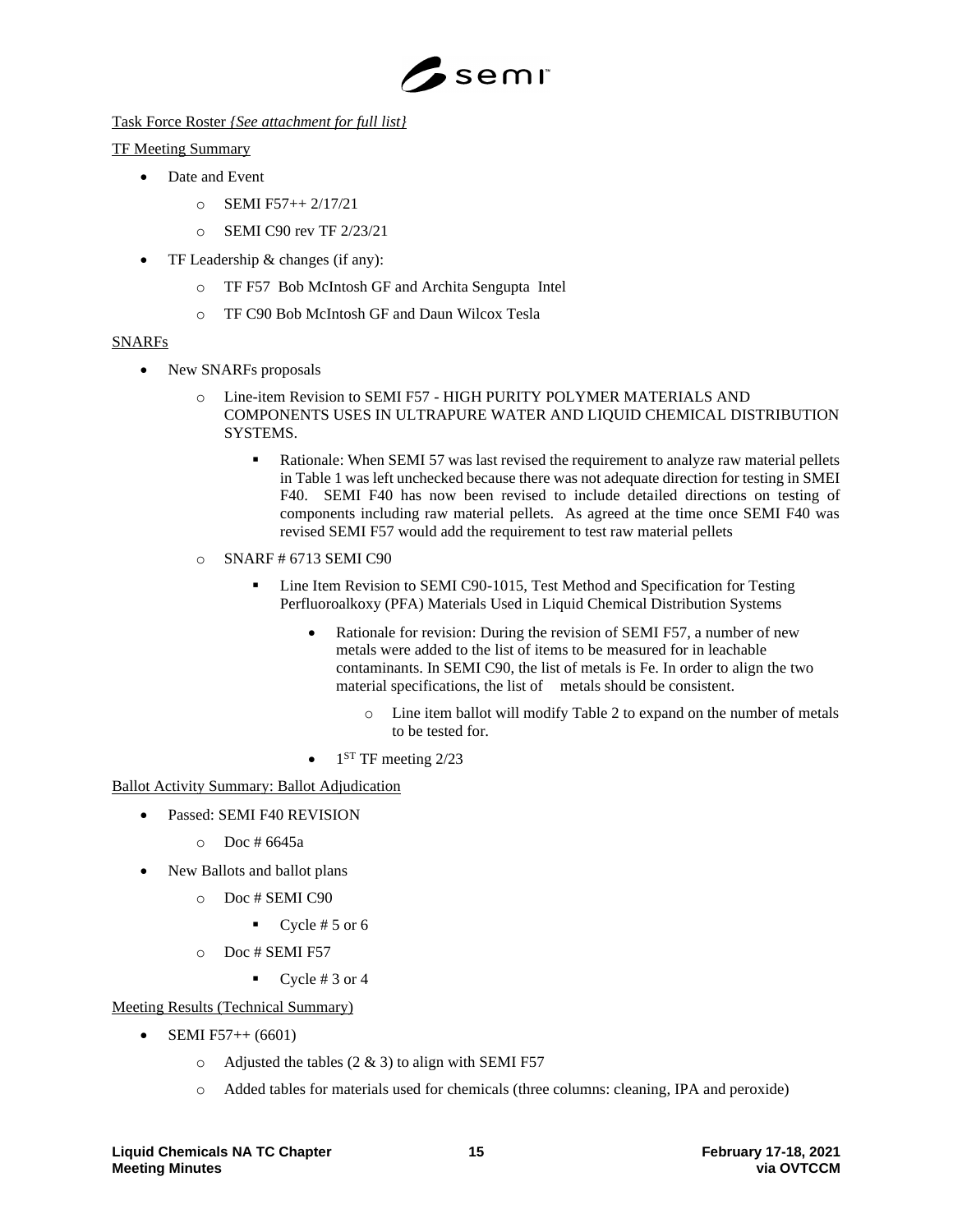

- o Identified a new requirement for organics called "critical organics" defined as having a molecular weight of about 100 and a boiling point of about 150oC (examples are cyclohexanone and cyclohexanol). This is an organic that leaves any kind of a residue on the wafer surface post cleaning.
- o This new contaminant will require a new method for measurement. TF is now working on that.
- o This definition of a critical organic will need to be discussed with the UPW group as they have a similar worded category but specific for particle precursors.

## Upcoming Activities

- Kick of the C90 task force meetings. 2/23
- Continue to make progress on  $F57++(6601)$
- Once the just submitted SNARF for line item revision for F57 then kick off a TF for that.
- Review SEMI F48 to confirm it is aligned with the just revised SEMI F40 prior to opening SNARF for either revision or reapproval. It was due in 2019. I will ask the same members for F40 to participate.

# Next Task Force Meeting Schedule

- **6601** 
	- o Date bi weekly Weds even WW's
	- o Time 0700 US west coast time
	- o Location/teleconferencing information Team mtg
	- o Contact Bob McIntos[h bob@enviro-e.com](mailto:bob@enviro-e.com)
- **6713**
	- o Date bi weekly Tues odd WW's
	- o Time 0700 US west coast time
	- o Location/teleconferencing information Team mtg
	- o Contact Bob McIntos[h bob@enviro-e.com](mailto:bob@enviro-e.com)
- **F48** revision tbd

#### **Attachment:** High Purity Polymers Report 2a 2021\_atm

#### 5.5 *Chemical Mechanical Planarization Consumables (CMP-C) Task Force*

Alex Tregub (Intel) reported for the Chemical Mechanical Planarization Consumables (CMP-C) Task Force. This report contained information on the below.

#### Task Force Roster *{See attachment for full list}*

#### TF Meeting Summary

- Date and Event: February 18, 2021: CMP-C TF meeting
	- o # of attendees in person: online only due to CA "stay in place" order
	- o # of attendees remote/online: 6
- TF Leadership & changes (if any): No changes

### SNARFs

• New SNARF proposals: None at this time

#### Ballot Activity Summary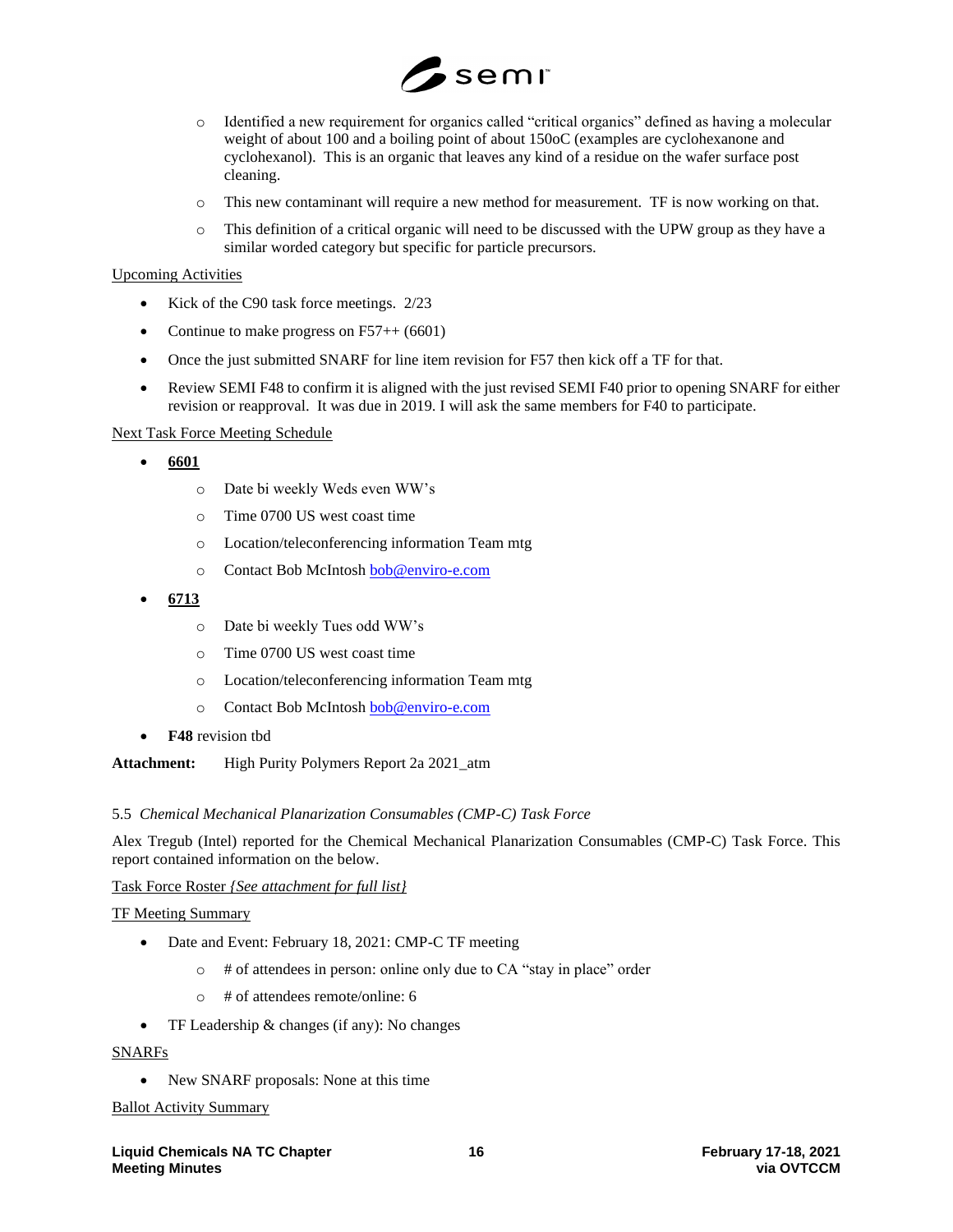

- **Ballot Adjudication:** 
	- o Doc. 6646. "GUIDE FOR REPORTING DENSITY AND POROSITY OF CHEMICAL MECHANICAL PLANARIZATION (CMP) POLISHING PADS USED IN SEMICONDUCTOR MANUFACTURING"
- New Ballots and ballot plans-Review
	- o Doc # 6677. "GUIDE FOR REPORTING PERFORMANCE PARAMETERS OF THE CHEMICAL MECHANICAL PLANARIZATION (CMP) CONDITIONING DISKS USED IN SEMICONDUCTOR MANUFACTURING "

## Meeting Results (Technical Summary)

- TF has made the request to authorize for distribution the ballot on **"**GUIDE FOR REPORTING PERFORMANCE PARAMETERS OF THE CHEMICAL MECHANICAL PLANARIZATION (CMP) CONDITIONING DISKS USED IN SEMICONDUCTOR MANUFACTURING, document 6677
	- o in the Cycle no. 3

## Upcoming Activities

- Adjudicate Ballot for New Standard, Doc. 6646. "GUIDE FOR REPORTING DENSITY AND POROSITY OF CHEMICAL MECHANICAL PLANARIZATION (CMP) POLISHING PADS USED IN SEMICONDUCTOR MANUFACTURING"
- Authorize Letter Ballot for Cycle **3** on the "GUIDE FOR REPORTING PERFORMANCE PARAMETERS OF THE CHEMICAL MECHANICAL PLANARIZATION (CMP) CONDITIONING DISKS USED IN SEMICONDUCTOR MANUFACTURING **".**
- Identify next topics for the Guides for CMP solid consumabl**es:**
	- o CMP Pad windows for windowed pads
	- o CMP retainer rings

#### Next TF Meeting Schedule

- **Date** : recurring biweekly meetings of the TF members
- **Time**: Every Thursday of the even week, 9 to 10 am PST
- **Location/teleconferencing information**:
- MS Teams meetings:  $\rightarrow$  **Join on your computer or mobile app**
- [Click here to join the meeting](https://teams.microsoft.com/l/meetup-join/19%3ameeting_ZmY1YWFmZTMtNWI2NC00ZDc1LWEzMGMtY2I0ZTUzZDI2OWIx%40thread.v2/0?context=%7b%22Tid%22%3a%2246c98d88-e344-4ed4-8496-4ed7712e255d%22%2c%22Oid%22%3a%2281099c1e-1a65-4147-9c2c-14de79f7cda2%22%7d)
- **Contact**: [alexander.tregub@intel.com;](mailto:alexander.tregub@intel.com) 408 653 9408

Attachment: CMP-C TF Leaders TF Report February 2021 lnn 2

# **6 Old Business**

- 6.1 *Abandon SNARF(s)*
	- See Table 9 for details.
- **Motion:** Abandon SNARF Document 6653: Revision to SEMI F61-0617, Guide to Design and Operation of a Semiconductor Ultrapure Water System **By / 2nd:** By: Bonnie Marion / FTD Solutions LLC Second: Bob McIntosh / GF Piping Systems **Discussion:** None. **Vote:** 8-0 in favor. Motion passed.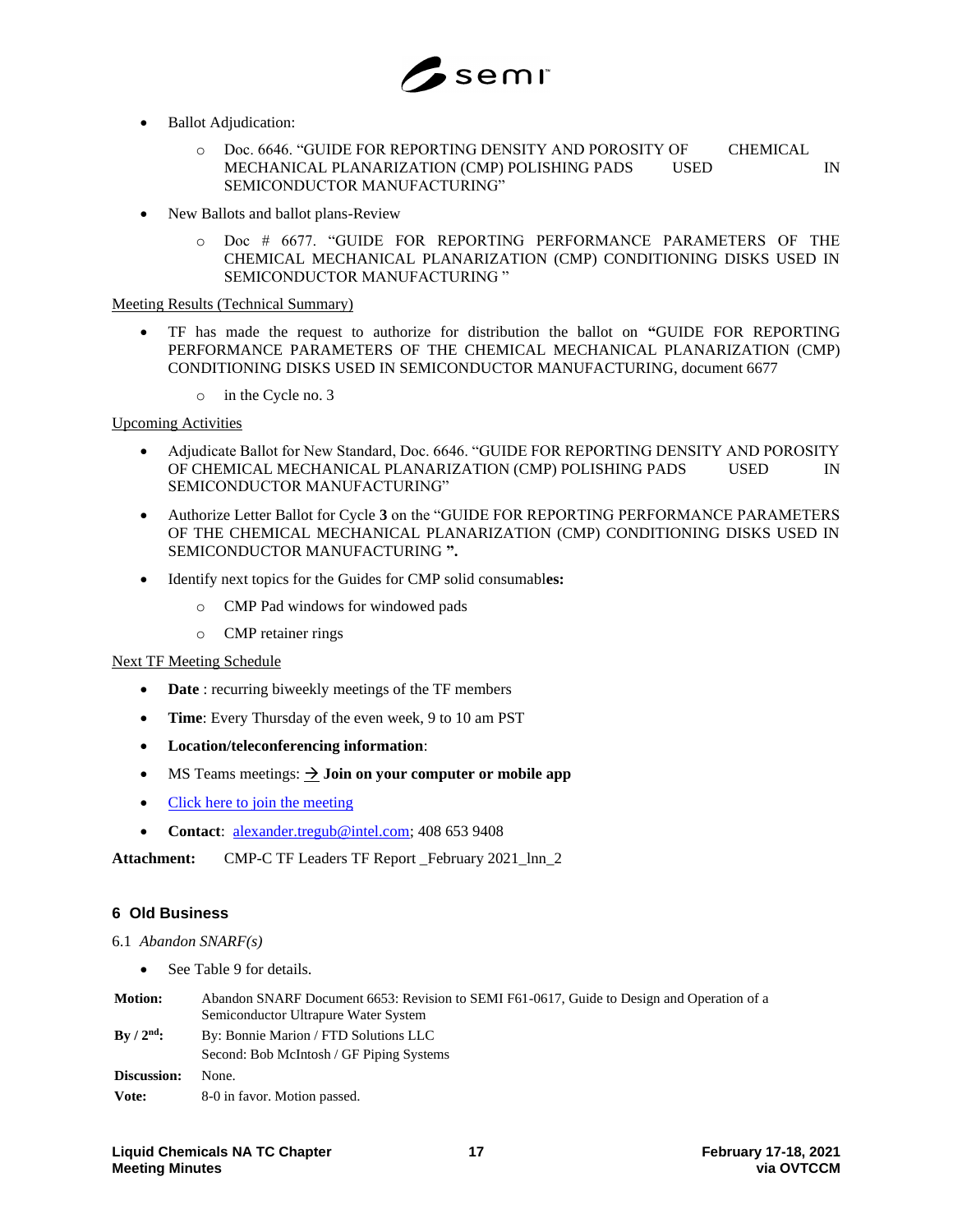

| <b>Motion:</b> | Abandon SNARF Document 6654: Revision to SEMI F63-0918, Guide for Ultrapure Water Used in<br>Semiconductor Processing.                                                                                              |
|----------------|---------------------------------------------------------------------------------------------------------------------------------------------------------------------------------------------------------------------|
| $By / 2nd$ :   | By: Bonnie Marion / FTD Solutions LLC                                                                                                                                                                               |
|                | Second: Bob McIntosh / GF Piping Systems                                                                                                                                                                            |
| Discussion:    | None.                                                                                                                                                                                                               |
| Vote:          | 10-0 in favor. Motion passed.                                                                                                                                                                                       |
| <b>Motion:</b> | Abandon SNARF Document 6655, Revision to SEMI F75-0617, Guide for Quality Monitoring of Ultrapure<br>Water Used in Semiconductor Manufacturing.                                                                     |
| By $/ 2nd$ :   | By: Koh Murai / Mega Fluid Systems, Inc.                                                                                                                                                                            |
|                | Second: Bob McIntosh / GF Piping Systems                                                                                                                                                                            |
| Discussion:    | None.                                                                                                                                                                                                               |
| Vote:          | 9-0 in favor. Motion passed.                                                                                                                                                                                        |
| <b>Motion:</b> | Abandon SNARF Document 6561 — Line Item Revision to SEMI F40-0699E (Reapproved0918) Practice for<br>Preparing Liquid Chemical Distribution Components for Chemical Testing [To be abandoned due to scope<br>change] |
| $By / 2nd$ :   | By: Jim Pedersen / Engineered Machinery Inc. (EMI)                                                                                                                                                                  |
|                | Second: Bob McIntosh / GF Piping Systems                                                                                                                                                                            |
| Discussion:    | None.                                                                                                                                                                                                               |
| Vote:          | 7-0 in favor. Motion passed.                                                                                                                                                                                        |

#### 6.2 *Previous Action Items*

Previous action items are noted in Table 12 in 'red' and for recent updates in 'blue'. There is no further old business.

# **7 New Business**

## 7.1 *Authorized Activities/Ballots*

• See Tables 6 and 7 for details.

| <b>Motion:</b>             | Approve the SNARF: Line Item Title Revision to SEMI C99-0320: Test Method for Determining Conductivity<br>of Chemical Mechanical Polish (CMP) Slurries and Related Chemicals, with title change to: Test Method for<br>Determining Conductivity of Chemical Mechanical Planarization (CMP) Slurries and Related Chemicals |  |
|----------------------------|---------------------------------------------------------------------------------------------------------------------------------------------------------------------------------------------------------------------------------------------------------------------------------------------------------------------------|--|
| $\rm\,By$ / $\rm 2^{nd}$ : | By: David Kandiyeli / Mega Fluid Systems, Inc.                                                                                                                                                                                                                                                                            |  |
|                            | Second: Koh Murai / Mega Fluid Systems, Inc.                                                                                                                                                                                                                                                                              |  |
| Discussion:                | None.                                                                                                                                                                                                                                                                                                                     |  |
| Vote:                      | 8-0 in favor. Motion passed.                                                                                                                                                                                                                                                                                              |  |
| Attachment:                | SNARF C99 (Line Item)                                                                                                                                                                                                                                                                                                     |  |

| <b>Motion:</b>     | Approve SNARF: Line Item Revision to SEMI C96-0618: Test Method for Determining Density of Chemical<br>Mechanical Polish (CMP) Slurries, with title change to: Test Method for Determining Density of Chemical |
|--------------------|----------------------------------------------------------------------------------------------------------------------------------------------------------------------------------------------------------------|
|                    | Mechanical Planarization (CMP) Slurries                                                                                                                                                                        |
| $\rm{Bv}/2^{nd}$ : | By: Bob McIntosh / GF Piping Systems                                                                                                                                                                           |
|                    | Second: Koh Murai / Mega Fluid Systems, Inc.                                                                                                                                                                   |
| Discussion:        | None.                                                                                                                                                                                                          |
| Vote:              | 8-0 in favor. Motion passed.                                                                                                                                                                                   |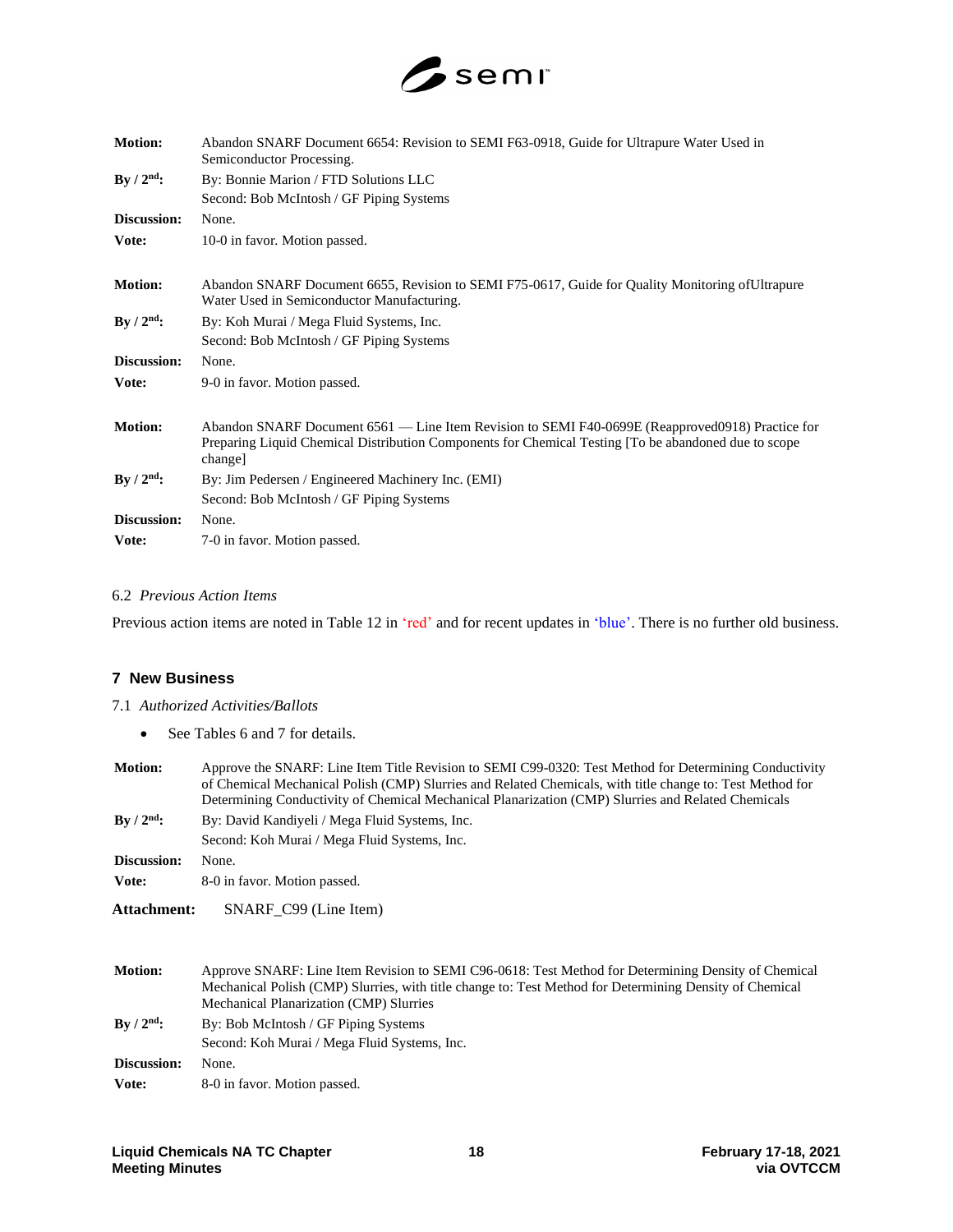

# **Attachment:** SNARF\_C96 (Line Item)

| <b>Motion:</b>     | Authorize the Document for Letter Ballot for Cycle 3-2021                                                                                                                                                                             |
|--------------------|---------------------------------------------------------------------------------------------------------------------------------------------------------------------------------------------------------------------------------------|
|                    | $>$ Line Item to SEMI C99                                                                                                                                                                                                             |
|                    | >Line Item to SEMI C96                                                                                                                                                                                                                |
|                    | >SNARF 6465: Line Item Revision for SEMI C36-1213, Specifications for Phosphoric Acid, to correct<br>nonconforming title to "Specification for Phosphoric Acid"                                                                       |
| By $/ 2nd$ :       | By: Bob McIntosh / GF Piping Systems                                                                                                                                                                                                  |
|                    | Second: David Kandiyeli / Mega Fluid Systems, Inc.                                                                                                                                                                                    |
| Discussion:        | None.                                                                                                                                                                                                                                 |
| Vote:              | 4-0 in favor. Motion passed.                                                                                                                                                                                                          |
|                    |                                                                                                                                                                                                                                       |
| <b>Motion:</b>     | Approve the SNARF for: Line Item Revision to SEMI F57-0120, Specification for Polymer Materials and<br>Components Used in Ultrapure Water and Liquid Chemical Distribution Systems, and Ballot for Cycle 3-2021.                      |
| By $/ 2nd$ :       | By: Jill Wallin / Evoqua Water Technologies LLC                                                                                                                                                                                       |
|                    | Second: Gary Van Schooneveld / CT Associates, Inc                                                                                                                                                                                     |
| Discussion:        | None.                                                                                                                                                                                                                                 |
| Vote:              | 6-0 in favor. Motion passed.                                                                                                                                                                                                          |
| Attachment:        | SNARF_F57 (Line Item)                                                                                                                                                                                                                 |
|                    |                                                                                                                                                                                                                                       |
| <b>Motion:</b>     | Authorize the Document 6677, New Standard: Guide for Reporting Performance Parameters of the Chemical<br>Mechanical Planarization (CMP) Conditioning Disks used in Semiconductor Manufacturing, for Letter Ballot in<br>Cycle 3-2021. |
| $\rm{Bv}/2^{nd}$ : | By: Bob McIntosh / GF Piping Systems                                                                                                                                                                                                  |
|                    |                                                                                                                                                                                                                                       |

Second: David Kandiyeli / Mega Fluid Systems, Inc.

**Discussion:** None. Vote: 6-0 in favor. Motion passed.

# 7.2 *SNARF(s) Granted a One-Year Extension*

• See Table 8 for details.

| <b>Motion:</b><br>By $/ 2nd$ : | Approve a 1 year extension of the project period for the SNARF 6315.<br>By: Koh Murai / Mega Fluid Systems, Inc.<br>Second: Bob McIntosh / GF Piping Systems |  |  |
|--------------------------------|--------------------------------------------------------------------------------------------------------------------------------------------------------------|--|--|
| Discussion:                    | None.                                                                                                                                                        |  |  |
| Vote:                          | 9-0 in favor. Motion passed.                                                                                                                                 |  |  |
| <b>Motion:</b>                 | Approve a 1 year extension of the project period for the SNARF 6388.                                                                                         |  |  |
| $\rm{By}/2^{nd}$ :             | By: Bob McIntosh / GF Piping Systems                                                                                                                         |  |  |
|                                | Second: Koh Murai / Mega Fluid Systems, Inc.                                                                                                                 |  |  |
| Discussion:                    | None.                                                                                                                                                        |  |  |
| Vote:                          | 9-0 in favor. Motion passed.                                                                                                                                 |  |  |